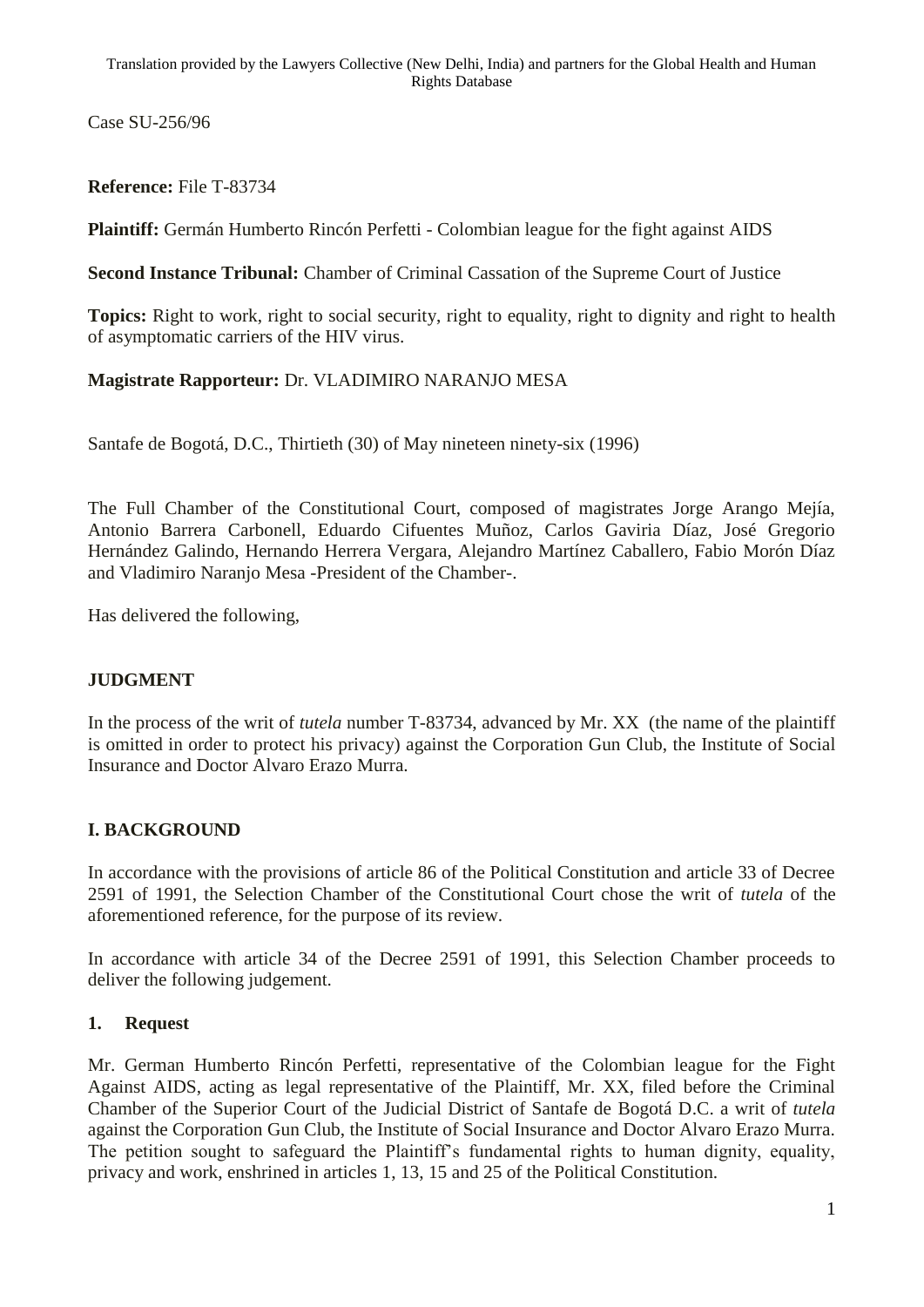### **2. Facts**

The legal representative affirms that the Plaintiff worked in the Corporation Gun Club since March 16, 1992, earning a salary of approximately 230,000 pesos, which included the base salary and the so-called 'commissions by conventions' represented by sums of money received for matrimonial services and special meetings held at the Club.

He also says that the Plaintiff attended the medical service that Dr. Alvaro Murra Erazo was giving in the facilities of the Club. The Doctor ordered him to take the HIV test (Human Immunodeficiency Virus), causal agent of AIDS (Acquired Immunodeficiency Syndrome), which was taken by the aforementioned doctor in the San Pedro Claver Hospital on the 28<sup>th</sup> April, 1994. The legal representative also affirms that, 'When the doctor saw the positive result of the test, he advised the Plaintiff that he SHOULD RESIGN FROM THE GUN CLUB CORPORATION and that he would speak with the manager Mr. Joaquin Ricaurte so that he would give him a recommendation that would serve him as reference for another work.' (Capital letters of the legal representative of the Plaintiff).

He also argues that on the  $28<sup>th</sup>$  of April, 1994, the manager of the Corporation Gun Club, Joaquin Ricaurte, called the Plaintiff to his office and made him sign a letter that had been previously prepared, in which it stated that the Plaintiff had applied for a remunerated license for the period of thirty days, in order to take a few medical examinations.

He then states that on the  $3<sup>rd</sup>$  of May, 1994, the Plaintiff submitted a letter to the director of the San Pedro Claver Hospital, in which he reported that Dr. Erazo made a suggestion that he should quit his work in the Corporation Gun Club. It also said that once doctor Erazo learned of the aforementioned communication, he called Mr. XX to his medical office and there "Dr. Erazo made the Plaintiff sign on a few blank sheets of paper, taking advantage of the depression that he was experiencing for being an HIV carrier and exercising pressure over him." Nevertheless, he affirms that this day the plaintiff was in the company of Mr. Arturo Torres, who passed himself as his brother. He entered the office and took the sheets, which, after a struggle, turned into pieces (attached copy of the pieces of the letters). This incident was made known to the Court of Medical Ethics by means of a letter on the  $5<sup>th</sup>$  May 1994, signed by Mr. XX.

Later, the representative of the plaintiff said that the Corporation Gun Club awarded him another paid leave for a month from 1<sup>st</sup> of June 1994. During this time, he said that the Plaintiff went to the Office of the Ombudsman, where his case was heard. The Office helped him to write a letter to the Corporation Gun Club, through which it is stated that the fact of being a carrier of the AIDS virus did not imply any risk, and in addition the letter expressed his disagreement with the additional paid leave periods granted to him.

The legal representative argues that at that time, the plaintiff went to the Colombian League against AIDS, and hired their professional services. Thus, the Plaintiff and his attorney met with the lawyer of the Corporation Gun Club who made the plaintiff an economic offer as a kind of 'compensation'. The offer was rejected by the Plaintiff. On the 1st of July 1994, the date in which Mr. XX's stipendiary license ended, he received a letter containing directives from the Club in which they informed him that his contract of employment was terminated.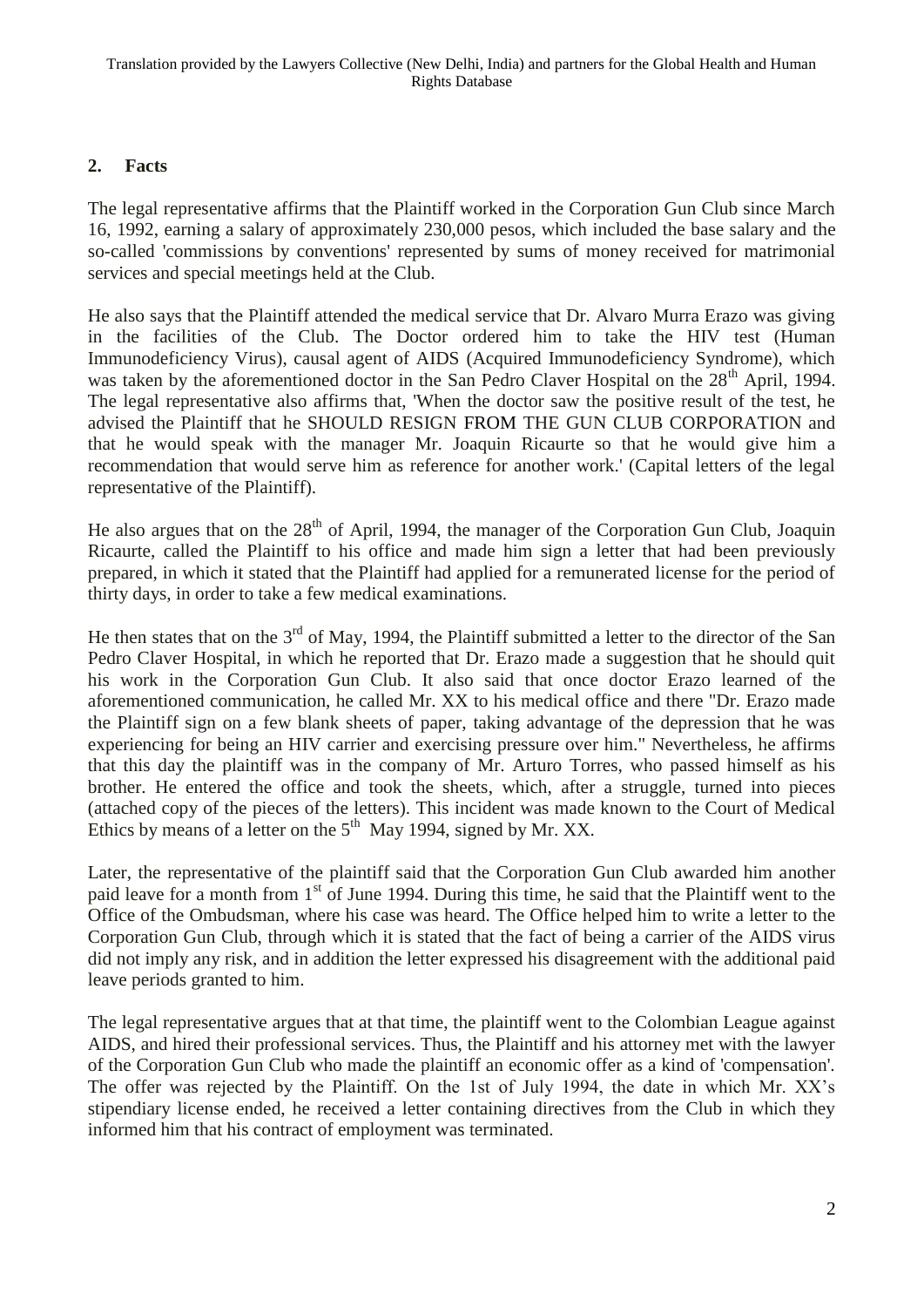The representative affirms that on August 3, 1994 the Plaintiff went to the Tenth Labor Court of the Circuit of Santafe of Bogotá D.C., and conciliated his labor differences with the representative of the Gun Club Corporation. Regarding this, the representative affirms: "Nevertheless, in this *sui generis* conciliation the Court allowed an unlawful agreement, that is that the first day of each month the Corporation should pay the amount of \$170.000 COP. I affirm that this payment is unlawful because the law establishes that when a labor relation comes to an end, all the economic benefits must be immediately paid".

The representative maintains that once he had knowledge of the above-mentioned conciliation he communicated with the representative of the Corporation Gun Club. The representative affirms that "he had compromised that in one year they would renew the payment for another year and this will be repeated subsequently". However, once the period provided in the agreement was completed, the Plaintiff went before the manager of the Club, with the hope of receiving some form of economic support, and the manager of the Club told him that they did not have any type of responsibility for him.

Finally, the representative argues that Mr. XX has not been able to get employment, since in some companies such as Wimpy and the hotel chain Forte Travelodge they have requested that he take an HIV test, which, in accordance with article 22 of Decree 559 of 1991, is illegal. He also affirms that the Plaintiff is currently in a very difficult economic situation, and the illness that he suffers from has begun to deteriorate his health.

## **3. Claims**

The legal representative requests that the Corporation Gun Club and/or whom it may concern, be ordered to continue the monthly basic payments that were paid to the Plaintiff for a period of one year (conciliation) and two months (period of paid leave) with the law increases, until the Institute of Social Insurance (I.S.S) assumes the invalidity pension". The representative also requests the Corporation be ordered to continue paying the contributions to the I.S.S until this entity assumes the pension of the Plaintiff. He also requires the Court to advise the I.S.S to refrain from violating the confidentiality of the medical histories of its patients, and to require the I.S.S, jointly with Dr. Alvaro Erazo Murra, to pay the resulting damages caused to Mr. XX. Finally, the representative requires the Court to transfer to the Office of the Inspector General of Colombia a copy of the proceedings, in order to investigate the conduct of the Tenth Judge of Labor of the Circuit of Santafe of Bogota, and to request to the Distrital Secretary of Health and the Department of Health to investigate the company Wimpy and Forte Travelodge "for asking for the HIV test as a prerequisite to enter the company".

The legal representative of the Plaintiff enclosed the writ of *Tutela* with the documents listed below:

-Writing undated, signed by the Plaintiff, in which he makes a summary of his precarious economic situation.

-Photocopy of the medical certificates of incapacity issued by the Institute of Social Insurance, for the months of June and July 1995.

-Photocopy of the record of the public hearing of conciliation celebrated on the third (3) of August 1994, between Mr. XX and the representative of the Corporation Gun Club before the Tenth Judge of Labor of the Circuit of Santafe of Bogota.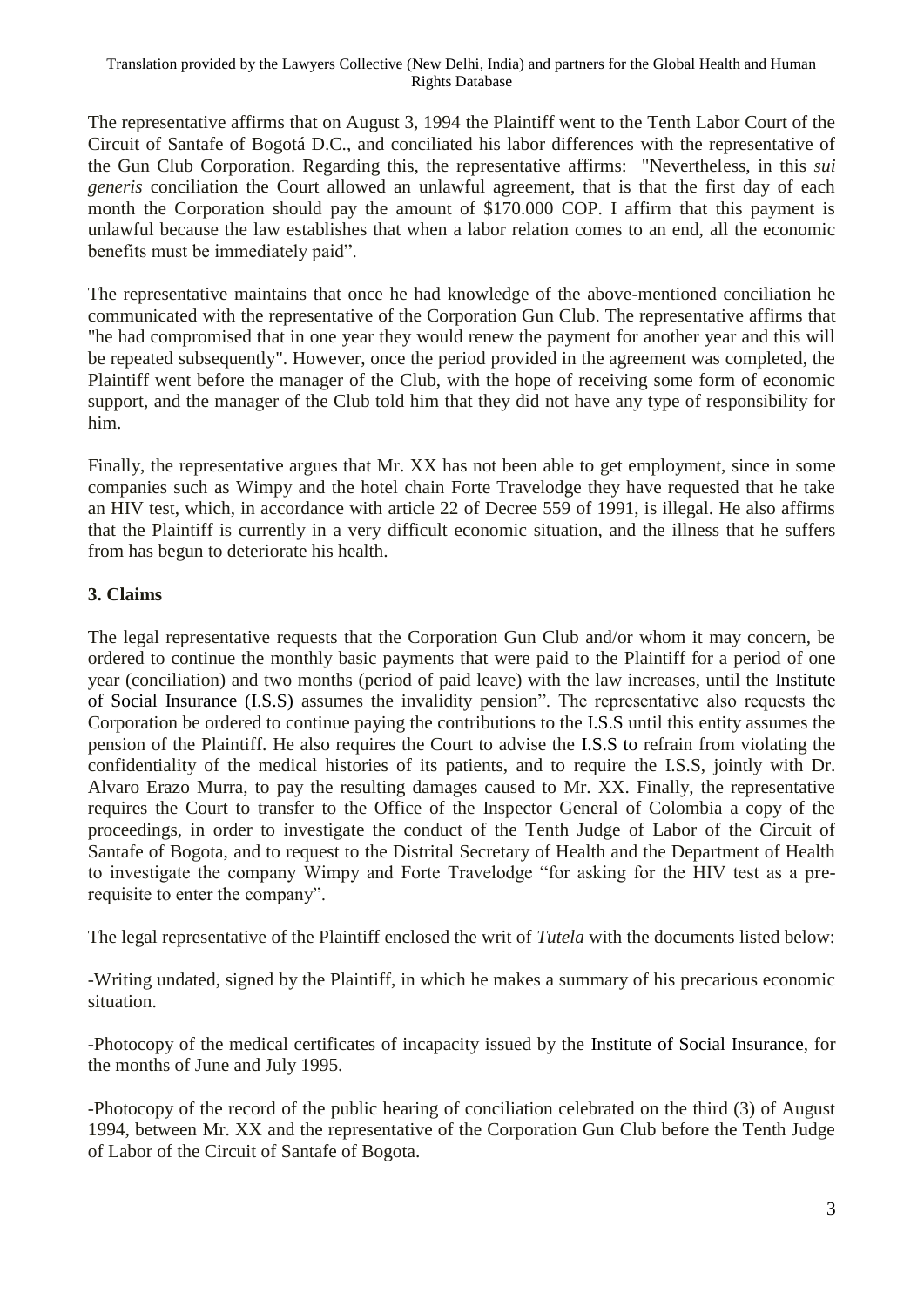-Photocopy of the letter dated twenty-nine (29) of April 1994, addressed to the Manager of the Corporation Gun Club, whereby the Plaintiff requested stipendiary license for a period of thirty (30) days, counted since the second (2) of May of the same year. The above mentioned letter is not signed by the Plaintiff, and it shows the seal of the management of the Club.

-Photocopy of the medical form of the twenty-eighth (28) of April 1994, signed by Dr. Alvaro Erazo Murra, in which he ordered the Plaintiff to take the "Western blot" exam, to confirm the results of the HIV test.

-Photocopy of the authorization (undated) signed by Mr. XX, whereby he authorizes the Institute of Social Insurance to administer the HIV Elisa test on him.

-Photocopy of the letter dated third (3) of May 1994, addressed to the director of the San Pedro Claver clinic, by which the Plaintiff alleges that Dr. Erazo Murra insinuated that he should give up his job at the Gun Club Corporation.

-Photocopy of the letter dated fifth (5) of May 1994, signed by Mr. XX, by which he informs the director of the San Pedro Claver clinic that the incident occurred in the clinic of Dr. Erazo Murra, on the third (3) of May 1994.

-Photocopy of fragments of an illegible letter.

-Photocopy of the letter dated first (1) of June 1994, by which the Plaintiff requested the Manager of the Corporation Gun Club a stipendiary license valid from the first (1) of July 1994.

- Photocopy of the letter from the Plaintiff to the Director of the Gun Club, dated twentieth (20) of June 1994, expressing that "It has not been his initiative to request the referred licenses and, that the communications dated April 29 and June 1 of the current year were signed under duress as <YOU DID NOT WANT TO HAVE PERSONS SUCH AS MYSELF THAT CARRY THE HIV virus WORKING IN THE PROPER CHORES OF THE CLUB GIVEN THAT OF COURSE, IT MIGHT GENERATE DISTRUST AND RISKS FOR THE AFFILIATES AND ITS GUESTS>". (Capital letters by Plaintiff). Also, Mr. XX expressed in this letter that his intention was to return to work after the first (1) of July 1994, and that he did not wish for the company to continue to grant him stipendiary licenses, because this could lead to a case of an absence from work for more than 180 days, and this could imply that they could give him a pension for a non-professional illness, an event that he wanted to avoid.

- Letter (undated) in which the Chief of Wages and Benefits of Wimpy Colombia Ltd. indicated the requirements for admission to the company.

## **II. JUDICIAL ACTION**

## **1. First Instance**

1.1 By order dated Ninth (9) of August 1995, the Criminal Chamber of the Superior Court of the Judicial District of Santafe of Bogotá D.C., assumed knowledge of the present action of *tutela* and requested the Corporation Gun Club and the Institute of Social Insurance to provide "the information related to the facts contained in the writ of *tutela*."

In compliance with the above, the following documents were raised: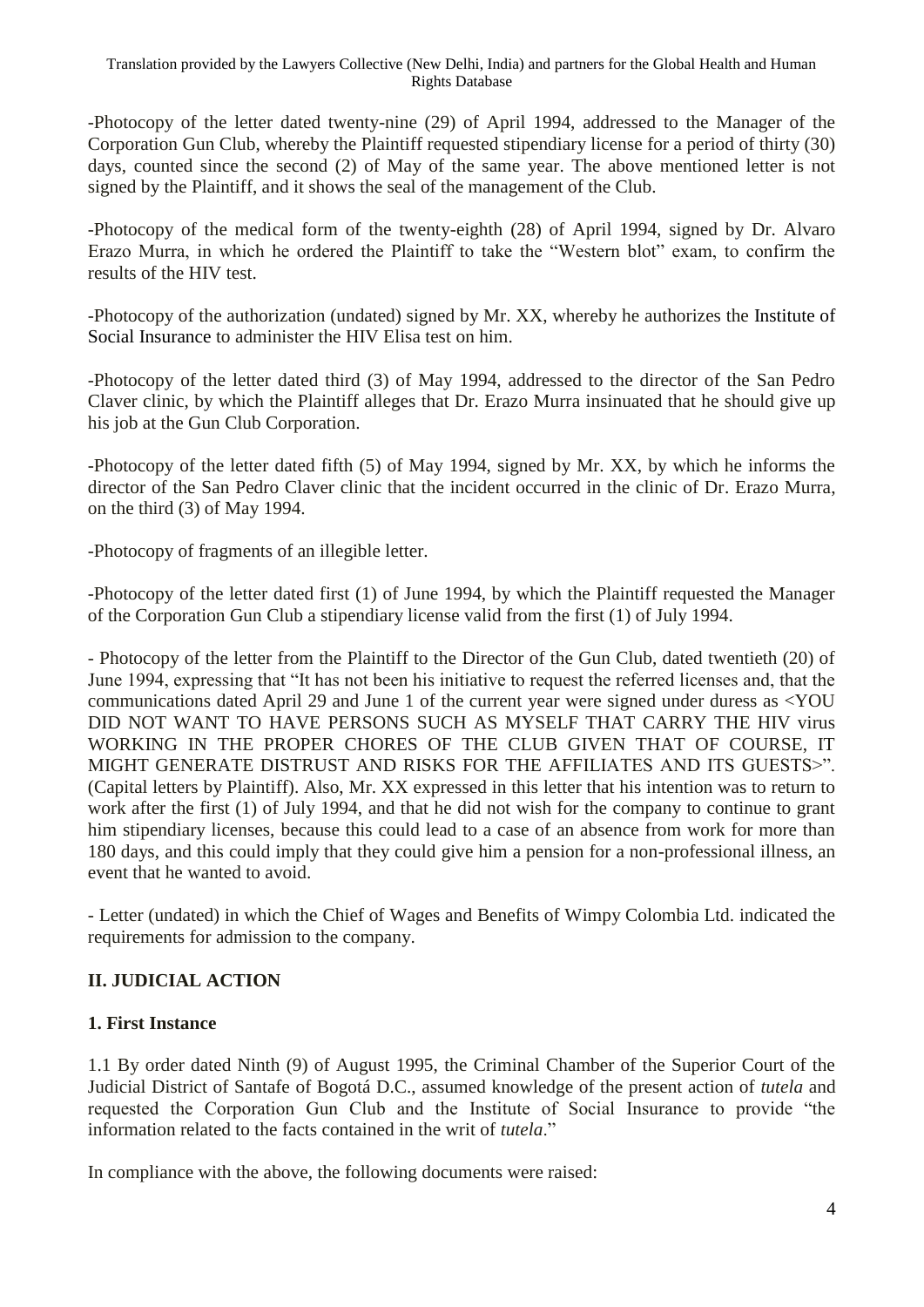- Letter dated eleventh (11) of August 1995, signed by the Manager of the Gun Club Corporation, in which he reports that the Club declared Mr. XX's contract of employment to be unilaterally terminated". It also affirmed that the stipendiary license was requested by the Plaintiff and that his membership to the I.S.S was suspended once his contract of employment was terminated.

- Letter 001418 dated fourteenth (14) of August 1994, by means of which the manager of the Clinic San Pedro Clavel sends to the *a-quo* an authentic copy of the clinical history of the actor.

- Letter 31880 (undated) signed by the Coordinator of the Section of Affiliation and Register of Cundinamarca Sectional of the Social Insurance Institute, by which the Coordinator informs that Mr. XX was affiliated to the Social Insurance Institute entity from the  $29<sup>th</sup>$  of August, 1988 until the 25<sup>th</sup> of January, 1992, under the employer number corresponding to Mr. Hector Fabio Dueñas; from the  $21<sup>st</sup>$  of April, 1992 to the  $1<sup>st</sup>$  of July, 1994 under the employer number corresponding to the Gun Club Corporation; from the  $22<sup>nd</sup>$  of August, 1994 to December 1994, under the employer number corresponding to Wimpy Colombia LLC., and as a self-employed worker from the  $1<sup>sf</sup>$  of September until December 1994.

### *1.2 Brief submitted by the representative of the Corporation Gun Club*

Through the memorial dated fifteenth (15) of August 1995, the legal representative of the Corporation Gun Club requested that the writ of *tutela* filed by Mr. XX should be denied, under the argument that the conciliation made on August 3, 1994 between the Corporation and the Plaintiff before the Tenth Labor Court of the Circuit of Santafe of Bogota D.C. made transit to *res judicata* and therefore its effects could not be modified through a writ of *tutela*.

## *1.3 Sworn Statement by Mr. XX.*

On the sixteenth (16) of August, 1995, the Criminal Chamber of the Superior Court of the Judicial District of Santafe of Bogota D.C., received the testimony of the Plaintiff, in which he affirms that the termination of his contract of employment with the Corporation Gun Club was due to the fact that he was a carrier of HIV virus, because, as he says, after being attended by Dr. Erazo Murra, who was simultaneously employed at the I.S.S and at the Foundation Gun Club, the directors of the Gun Club Corporation became aware of his illness and they began to grant him the stipendiary licenses without him requesting them, and then they fired him.

The Plaintiff also argued that both the representative of the Corporation Gun Club and its manager promised to renew the agreement that they came to in the conciliation that took place before the Tenth Labor Court of the Circuit of Santafe of Bogota D.C., "until there was a remedy or my death should take place", but on the day that he went to receive the last check agreed in the said conciliation agreement, the manager told him that he saw him in a very good state of health and that he did not have any responsibility "that means that they have not fulfilled the promise made to me".

On the other hand, the Plaintiff said that he is currently being treated at the Health Centre of Paiba of the I.S.S, of his own account, because the monthly contributions are being paid as a selfemployed worker.

#### *1.4. Sworn Statement by Mr. José Arturo Torres Garcia*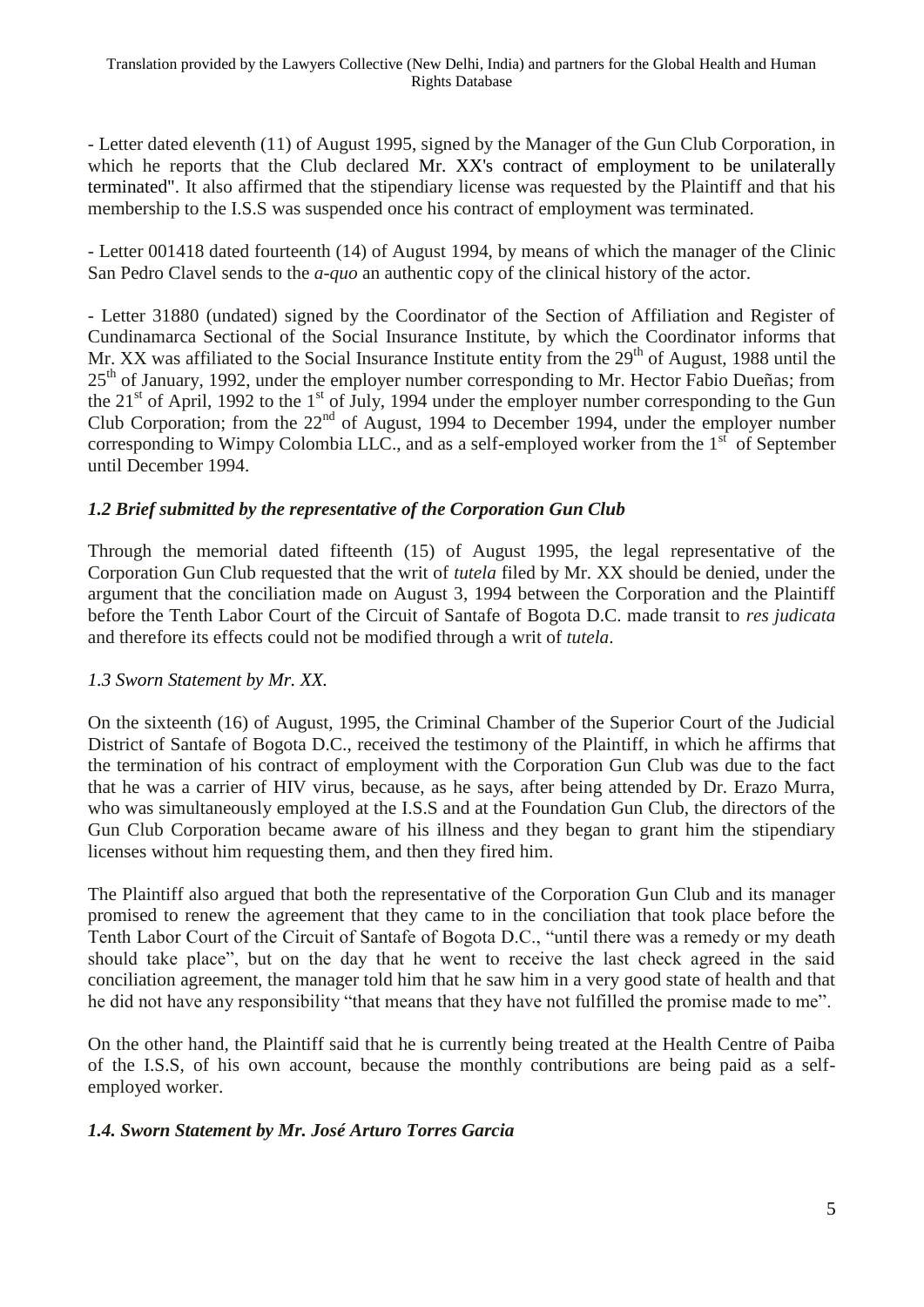Mr. José Arturo Torres, who stated to be a personal friend of Mr. XX, recounted once again that the incident occurred in the clinic of Doctor Alvaro Erazo Murra on the fifth (5) of May 1994.

## *5. Sworn Statement by Dr. Alvaro Erazo Murra*

Dr. Alvaro Erazo Murra stated that between the years of 1993 and 1994, he provided a medical consultancy to the Gun Club Foundation, which is independent of the Club, but has the financial support of the partners of the Corporation.

He also stated that he attended the case of the Plaintiff, to whom he ordered to take the HIV virus test, and as the results came back positive, he ordered the Plaintiff to take the confirmatory test called the "Western blot"; however he said that the results of such test never came into his hands.

Dr. Erazo also argues that he never suggested to Mr. XX that he resign from his job at the Gun Club Corporation, neither did he tell the directors of that Club that he suffered from the HIV virus, as it is information covered by professional secrecy; "the patient, I think, that with a little bit of emotional imbalance started to inform all of his ex-colleagues, from the institution where he worked, that he was an AIDS carrier". Faced with this situation, he argues that he strongly urged the Plaintiff to keep his condition confidential; "the only thing that he could say was that the impact of being allegedly positive was unbalancing him mentally. On the basis (sic) of this mental imbalance, he managed to give him a month of rest to see if it was possible that he would recover mentally, but at no time was the underlying disease mentioned".

On the other hand, he argues that the patient came to his office and brought him a letter (which was annexed to the file) in which it was said that the physicians of infectious diseases of the San Pedro Claver Clinic insinuated that he should sue, but "that he was not capable, because the treatment that I had given him was good and I assisted him in his emotional instability".

Finally, Dr. Erazo submits that the facts narrated by the Plaintiff, concerning the incident in his office on the  $5<sup>th</sup>$  of May, 1994, are completely false.

## *1.6 Judgment of first instance*

By an order dated twenty-fourth (24) of August, 1995, the Criminal Chamber of the Superior Court of the Judicial District of Santafe of Bogotá D.C., resolved to protect in a provisional manner, to avoid an irreparable harm to the fundamental rights of life and health of Mr. XX. Accordingly, it ordered the Gun Club Corporation, within the non-renewable term of five days "to assume again all the medical health services required by the Plaintiff (...) by the term required by the competent judicial authority to decide definitively, the labor dispute". It also noted that the Plaintiff should initiate the corresponding labor action within a period of four months.

In first place, states the aforementioned judgment, it is not feasible to protect the right to labor of the Plaintiff. This is because even though the Gun Club Corporation terminated the employment contract with the Plaintiff unilaterally and without just cause, the *tutela* judge cannot invade the Labour jurisdiction, which is the competent jurisdiction for settling these kinds of conflicts.

For the Criminal Chamber of the Superior Court of Santafe of Bogotá D.C, and referring to the conciliation celebrated between the Plaintiff and the representative of the Gun Club Corporation, "this was a procedure skillfully used by the company, not only to get rid of the sick worker, but to evade its responsibility regarding the health status in which they fired Mr. XX, setting aside his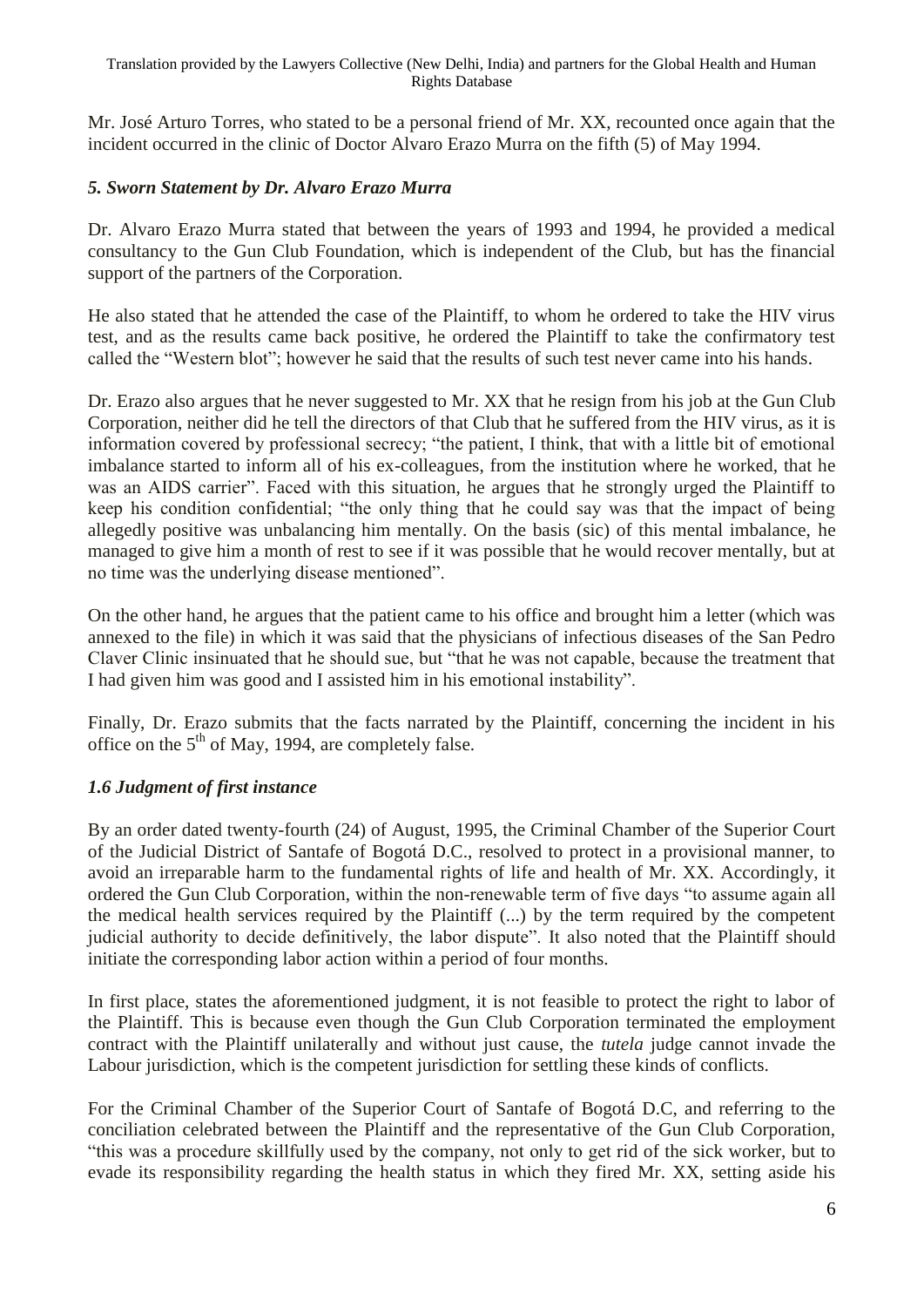health, life and, in general, his social security which are inalienable rights". Thus, and based on the judgment of the first (1) of December 1994 of the Supreme Court of Justice, M.R. Dr. Nilson Pinilla, the Court considered it appropriate to protect, in a provisional manner, the rights to life and health of Mr. XX.

In second place, and given the contradictions arising from the statements of the Plaintiff and Dr. Erazo Murra, the *a-quo* argues that it is not possible to say that the Social Insurance Institute or the aforementioned doctor have violated the right to privacy of Mr. XX. This is why it did not proceed to protect that right.

Judge Soledad Cortés de Villalobos dissented from the decision of the Chamber, since she considered that the Gun Club Corporation assumed the consequences of firing the Plaintiff without just cause, by paying 12 monthly installments amounting to a total of 2,040.000 and therefore "it goes against all logic that although that period has already ended, the Company is obligated, through the brief and summary procedure of *tutela,* to assume the cost of the medical services required by the Plaintiff. The Plaintiff's claim is not logical. Since the labor relations between the Plaintiff and the Company have ended, the latter will have to assume the costs of particular doctors as the I.S.S only provides health services to workers of its affiliated companies." She also argues that the Criminal Chamber forgot that the disease of the Plaintiff is not of a professional nature, and therefore the consequences of such a disease must be assumed by the I.S.S and not by the employer.

On the other hand, she argues that "if the Gun Club was entitled to unilaterally terminate the contract, assuming the costs caused due to the absence of a just cause for doing so, as it occurred in this case, she does not find which labor process Mr. XX could file against the entity. Moreover, no controversy could arise from a unilateral termination of the contract, if all possible differences which could remain were settled by virtue of the conciliation to which the parties came, and on which essentially there is no objection by the worker. This is proven by the fact that the worker did nothing during one year to question before the labour justice the conciliation agreement, if the agreement did not satisfy his pretensions".

Finally the Judge points out that "with regard to Mr. XX it cannot be said that his right to health is not protected as the provisions of Decree 559 of 1991, by which the laws 09/79 and 10/90 were regulated (sic) partially, provide for the prevention, control and alertness of contagious diseases, especially relating to the infection of the Virus of Human Immunodeficiency (HIV) and the Syndrome of Acquired Immunodeficiency (AIDS).

Decree 559 declares that no health worker or health institution may refuse to pay the requisite attention required by the person infected with HIV, or sick with AIDS, because the persons and entities of public and private character that give health services, are obliged to give integral attention to those who are infected by HIV and to the AIDS patients, or in possibility of being so, in accordance with the level of complexity that fits them, under conditions of respect for their dignity, without discriminating against them, and subject to the aforementioned decree and to the technical administrative standards and epidemiological surveillance norms issued by the Ministry of health (arts. 8 and 31 disc. 559/91)".

The judgment of the Criminal Court of Superior Court of Santafe of Bogota D.C., was opposed by the representative of Mr. XX and by the representative of Corporation Gun Club Corporation.

#### **2. Second Instance**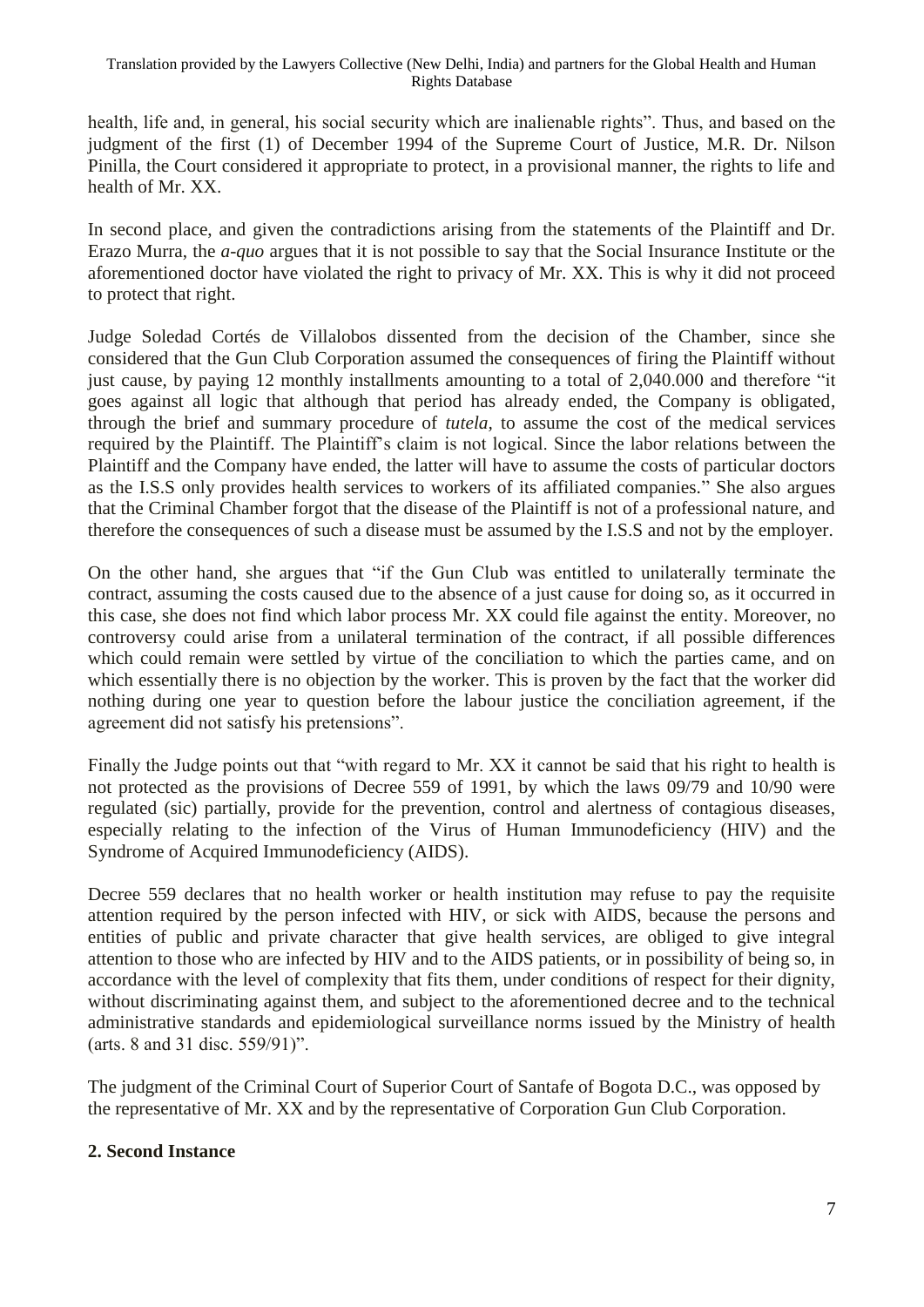Through Providence dated tenth (10) October 1995, the Criminal Cassation Chamber of the Supreme Court of Justice decided to overturn the impugned judgment, and instead decided to deny the protection of the fundamental rights invoked by Mr. XX.

In the opinion of the *ad-quem*, the asymptomatic condition of the Plaintiff allowed him to access a new job in the company Wimpy Colombia LLC., which affiliated him to Social Insurance from August to December 1994, after which Mr. XX continued to be affiliated under the status of selfemployed worker, a status which allowed him access to medical care services, and eventually gave him the right to claim the disability pension for common risk. Accordingly, it was considered that there was no irreparable injury that allowed the temporary *tutela* of the rights to life and health of the Plaintiff.

Finally, it was said that the claim in the writ differed from agreements made during conciliation between Mr. XX and the Gun Club Corporation, rendering it inadmissible, given that the conciliation was approved by the Tenth Labor Court of the Circuit of Santafe of Bogotá D.C., by an order dated third (3) of August 1994; a decision that by legal mandate does transit to *res judicata*. Hence, it concludes that the *tutela* is inadmissible against judicial orders. For this reason it denied the requested protection.

### **3. Evidence collected by the Constitutional Court**

In order dated seventh (7) of March ninety-ninetysix (1996), the Ninth Chamber of Revision of the Constitutional Court requested the Gun Club Corporation of Santafe of Bogotá to indicate in writing and through a legal representative, the exact reasons as to why it decided to lay off from its staff plant worker Mr. XX.

By memorial dated 14<sup>th</sup> March 1996, the Gun Club Corporation proceeded to answer to the order submitted by the Constitutional Court, and clarified that the decision to lay off Mr. XX from its staff plant "...was guided by the need to avoid a risk of infection to his closest co-workers, since the functions that the actual Plaintiff was exercising at the moment of knowing that he was a carrier of the HIV could generate the contagion of those co-workers". It also added that the functions carried out by Mr. XX within the Club, were related directly to handling a battery of kitchen and cutting materials, "... functions that bring with them the risk of slight or serious injuries, the contact of such implements with the blood of the worker and the later manipulation of those tools by the personnel in charge of its habitual use..."

For the legal representative of the Gun Club Corporation, the decision to lay off the worker of the institution was the surest way of ensuring the health of other workers in the plant, since it was not possible to relocate the employee to another charge due to the absence of job vacancies and due to his mediocre labor performance in the previous year. He attaches the manual of functions of the Club, copies of the memorandums sent to the worker that contain three suspensions that were imposed on him for disciplinary reasons and a copy of the employment contract.

## **III. CONSIDERATIONS OF THE COURT**

## **1. Competence**

In accordance with the provisions of Articles 86 and 24, number  $9<sup>th</sup>$  of the Constitution and 31 to 36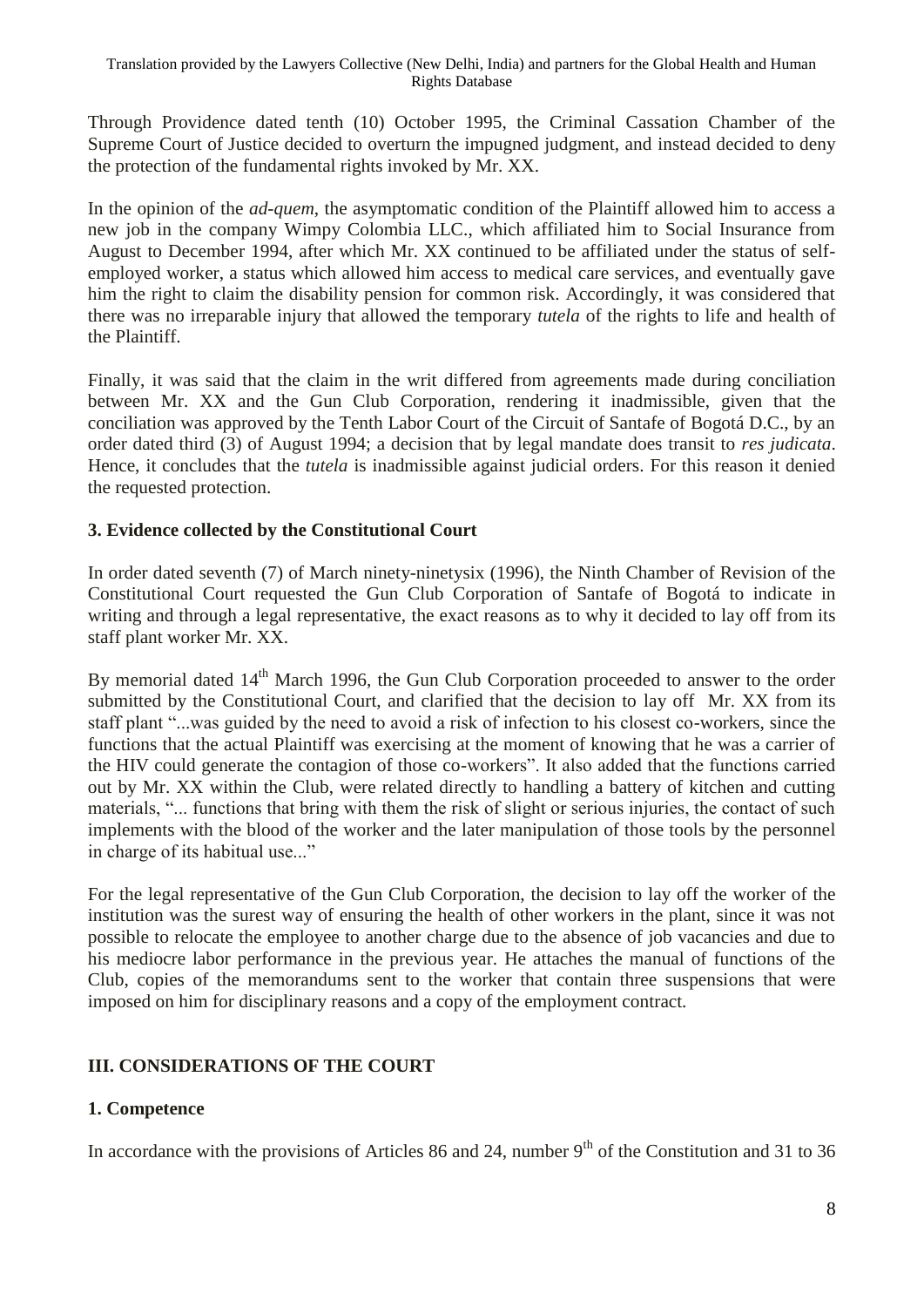of Decree 2591 of 1991, the Ninth Chamber of Review of the Constitutional Court is competent to review the decision of *tutela* of the reference.

## **2. The matter**

### *2.1. Non-discrimination regarding those suffering from AIDS and carriers of the HIV virus*

The socialist state of law, in contrast to the classical liberal state, does not limited itself to recognize fundamental rights, but instead it founds its legitimacy on the effectiveness and enforcement of such legally protected goods; this is why it promotes and protects them as unconditional and universal rights. In the contemporary State, the existence of "ghettos", as once they existed with individuals of any race or carriers of diseases like leprosy, is unthinkable. Historic changes have revaluated the concept of "untouchables", which has consequently made the principle of equality stronger. The degree of civilization of a society is measured, *inter alia*, by the way it contributes with the weak, the sick and in general with the most needy people and not, on the contrary, by allowing their discrimination or elimination.

It is true that the disease of AIDS has become in our time a serious scourge for humanity; the risk of its spread is very large, given that until now science, despite the notable efforts made, has failed to find the formula for its healing. However, on the other hand, it has been extensively demonstrated by medicine that this disease is contagious only through directly sexual contact or through blood transfusions, and not by other means. Moreover, according to the opinion of medical science, it has been demonstrated that coexistence with AIDS patients, absent of the situations mentioned above, in no way implies risk of contagion; the virus is not transmitted through the air, water or other elements. However, it is clear that, due to the lack of information and campaigns to raise public awareness, AIDS patients, and even healthy carriers of HIV, are subject to social and labor discrimination, not only in Colombia but in the rest of the world.

The State cannot allow such discrimination, for two essential reasons: firstly, because human dignity prevents that any subject of law should be subject to discriminatory treatment. Discrimination, *per se*, is an unfair act and a state of law is based on justice, the principle upon which social order is built.

Secondly, the right to equality, in accordance with Article 13 of the Constitution, involves the inalienable duty of the State to provide special protection to those who are in a position of inferiority. This Court has already pointed out, as guiding criteria of equality, the principles of proportionality and reasonability. Proportionality means establishing the adequacy between the need and the protective measure; reasonability searches the prudential criterion for keeping a balance and avoiding at all costs absolute arbitrariness, unfounded discretion, and above all, discrimination.

Therefore, the Court sees the need to recall that a simple carrier of the HIV virus or a person that is indeed suffering from AIDS is a human being, and therefore a holder, in accordance with article 2 of the Universal Declaration of Human Rights, of all the rights proclaimed in international human rights texts. They should not be subject to any kind of discrimination, or any arbitrariness by reason of his/her situation. It would be illogical that a person suffering from an illness could be treated in any way that could be harmful to his/her physical, moral, or personal integrity.

This was the position of our Legislator when enacting laws 09 of 1979 and 10 of 1990, whose regulatory decree 0559 of 1991 established in article 22 the prohibition to demand evidence for HIV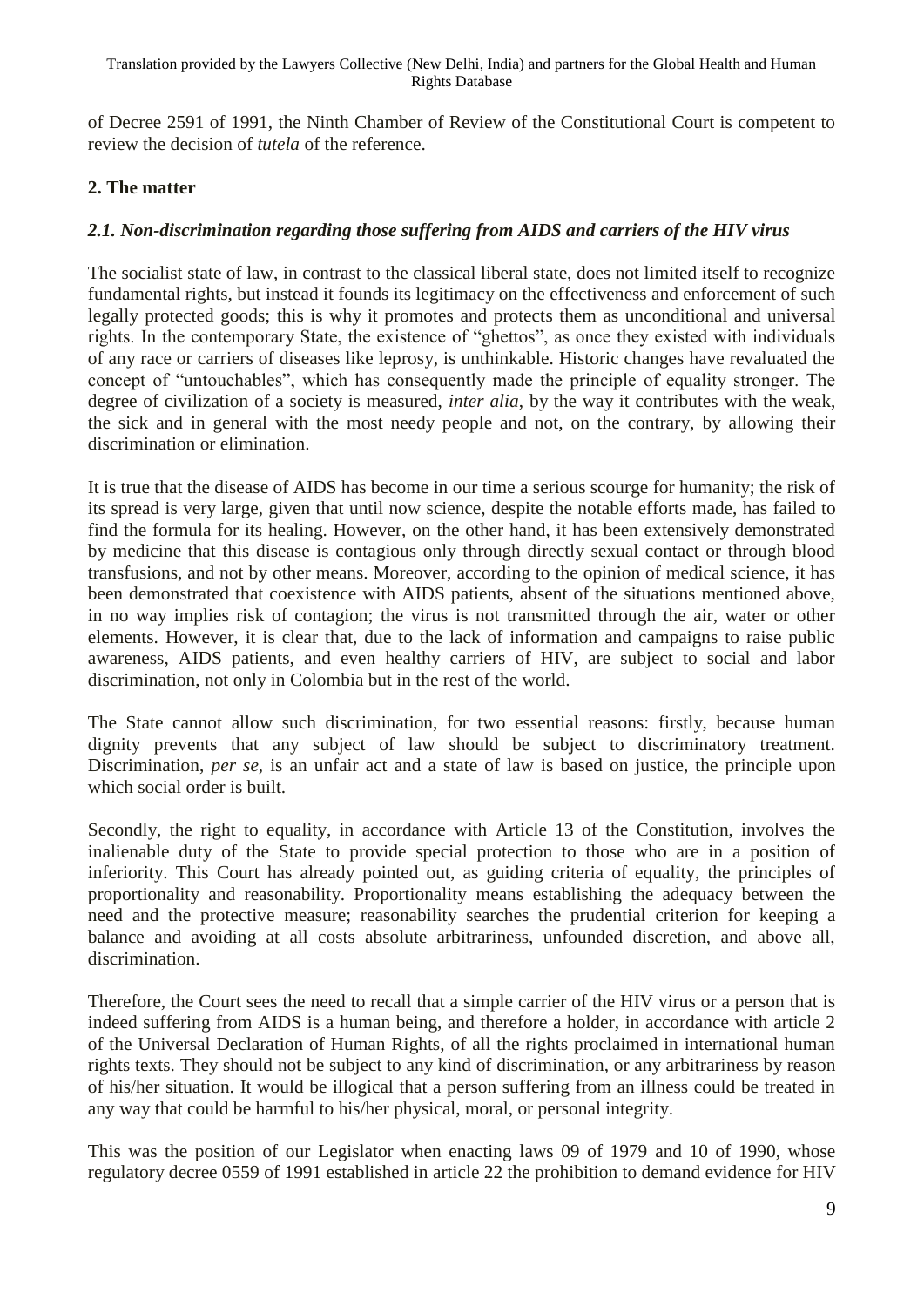for access or to stay in work activity, with the clear purpose of preventing discrimination of asymptomatic individuals infected with this virus. Likewise, and with the same spirit, article 35 provides that workers are not required to report to their employers their situation as infected with the virus.

### *2.2. The conciliation regarding fundamental rights*

Conciliation operates only in cases where the essential core of a fundamental right is not at stake. This in itself is essential and inalienable. This means that fundamental rights, as being inherent in the individual, are necessary and not contingent, which makes them indispensable. Therefore, it would not be coherent that a State that is founded on equality and human dignity would allow that a person could disassociate from a right that is reasonably inalienable and imprescriptible.

The tradition of human rights, since the Virginia Declaration of Rights in 1776 until today, is unanimous in pointing out that there exists, inherent to all humans a core of rights, so fundamental, that they must be protected. It would be an absurd result to imagine that a man would accept to being reduced to the status of slave, and that this decision would be allowed by the State. It is thus absurd to assume that a person can accept an agreement contrary to his/her dignity or to his/her right to equality.

In connection with the inalienability of fundamental rights in conciliation or transaction agreements, the Court has established that in such agreements it is not possible to validly dispose of those rights:

Thus, referring to the right to life, and the possibility of disposing of such a right as an exercise of free will, the Court has said that "every human right is a good that cannot be subject to renunciation or transfer". (Sentence T-374, 1993, M.P. Dr. Fabio Moron Diaz).

In the same statement, it was expressed that the protection of the right to life of minors requiring medical assistance could not be impeded by the existence of a prior contractual transaction. On this occasion, the Court said:

"A contractual transaction involving the right to life does not forward the same level of freedoms to the contracting parties as a contract transaction for other purposes usually enjoys. It is determined that it is impossible to negotiate the protected right under article 11 of the Charter, because a contract with that object will give to it an illicit character, as provided by civil law"

Reaffirming the aforementioned jurisprudence, the Court believes that the conciliation procedure carried out between the parties is not a sufficient argument to allege the inadmissibility of the *tutela* writ. Negotiations regarding inalienable rights such as equality, dignity, health, and social security should be regarded as ineffective when its intention is to obtain the abdication of a fundamental right. However, in these circumstances, the victim can validly retain the paid amounts for the sole purpose of compensating the material damages caused by the injury.

Finally, Article 53 of the Constitution establishes that labor law takes into account, among other fundamental principles, the one that grants the power to "compromise and reconcile on uncertain and dubious rights". From this it follows that, *contrario sensu*, rights that do not hold such quality (uncertainty and dubiousness), and even more so regarding fundamental rights there is no such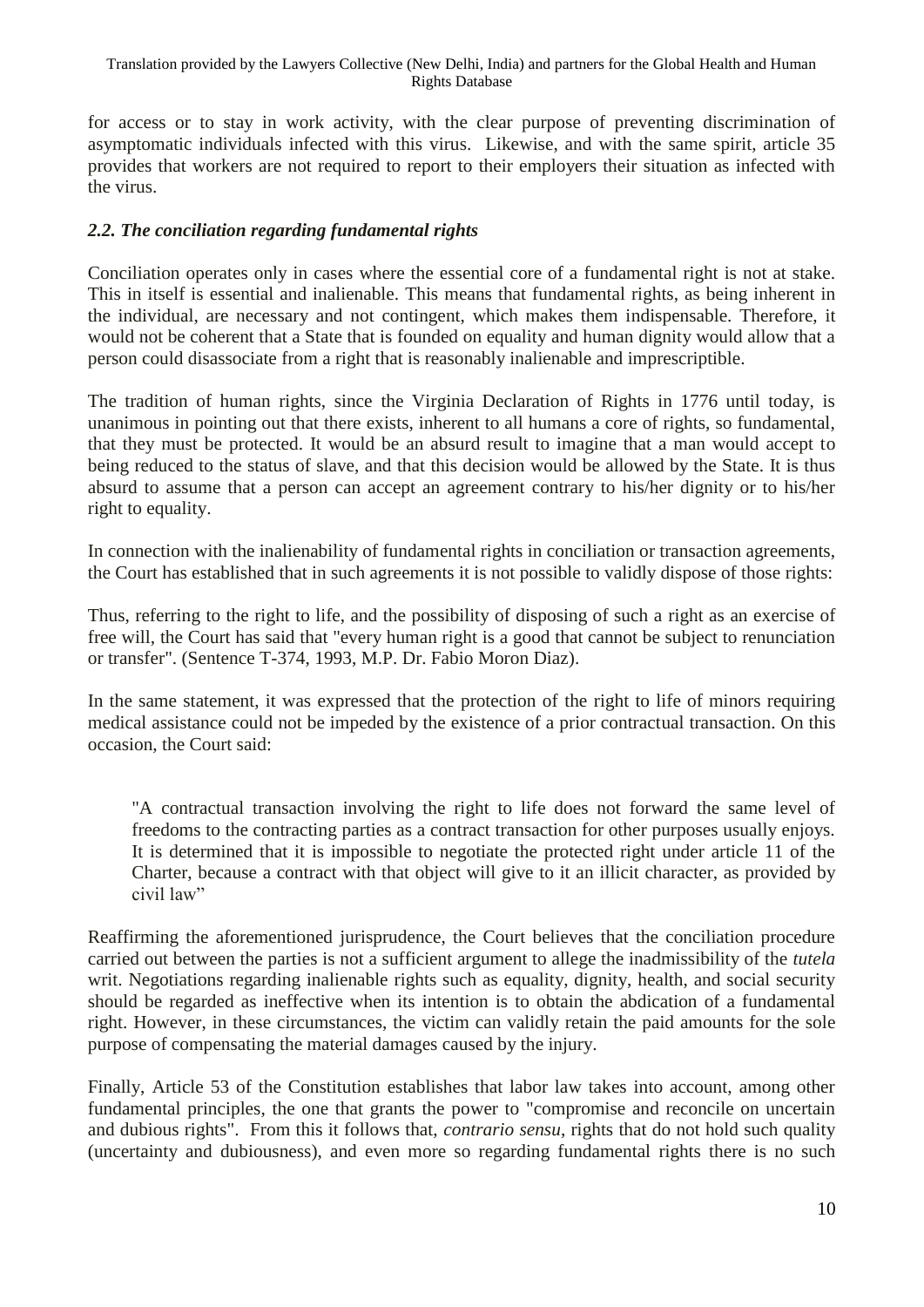#### Translation provided by the Lawyers Collective (New Delhi, India) and partners for the Global Health and Human Rights Database

possibility. The same article provides, in a strict form, that "the law, contracts, agreements and labor agreements cannot undermine freedom, dignity, or the rights of workers".

#### *2.3 Is there an absolute freedom to terminate an employment contract unilaterally, for any reason?*

The representative of the Corporation alleges that the asymptomatic carrier of the HIV is not sick because, according to medical science, the consequences of the disease have not taken effect on him, which means, that the disease has not developed, even though he is in obvious risk of developing it. This has also been recognized by law. Indeed, the Decree 559 of 1991 defines an asymptomatic carrier as the "person infected by the human immunodeficiency virus, who presents no symptoms or signs of illness".

Hence, the representative concluded that, as the worker is asymptomatic, he is not sick and therefore he "is subject to general labor standards, and in this sense his employer may terminate the labor contract, as it may with a disabled worker, because it should not be so that the fact of having this condition implies the obligation for the employer to preserve in perpetuity his charge".

Regarding this point, it is necessary to clarify that although labor legislation treats as unlawful a dismissal that is based on a ground not included in the list of grounds justifying the unilateral termination of the labor contract by the employer which is incorporated in the Substantive Labor Code. This cannot lead to the conclusion that paying compensation for unfair dismissal gives license for injuring fundamental rights of the worker, in this case the rights to dignity, equality, nondiscrimination, labor, health and social security.

In the case under consideration, the violation of these rights causes an obvious prejudice, which is not repaired by a simple payment of compensation.

Every human act is backed by sufficient reason. This hypothesis is only provided for in cases of mental alienation. Any job dismissal requires that reasons be given for the decision; even those that by law are considered "without a just cause" or unjustified. In this case it is evident, as it can be seen from the evidentiary material presented, in particular the communication of March 14 of 1996, signed by the legal representative of the Gun Club Corporation, that the motivation of terminating the employment contract of the Plaintiff was that he was infected with the HIV virus.

The Court considers that even though the worker in such a situation can be removed from his job and that the employer does not have the "obligation to preserve the worker in perpetuity in his current position", the worker cannot be fired only because he is infected with the HIV virus. This motivation involves a serious social segregation, a kind of medical apartheid and a lack of knowledge of citizen equality and the right to non-discrimination (Article 13 C.P.). This obviously violates these fundamental rights, as well as the right to dignity.

As the purpose of the Constitutional Court is to protect the fundamental rights recognized by our Constitution, it cannot refrain from making a statement regarding a legal situation, in this case the unilateral termination of the contract, motivation, in which, involves a blatant violation of the rights that the Court intends to protect. This is an issue that is clearly within its jurisdiction.

Further, civil law deems that an immoral or unlawful cause voids the manifestation of free human will. Similarly, in the case that concerns us, a juridical situation based on a reason that is in itself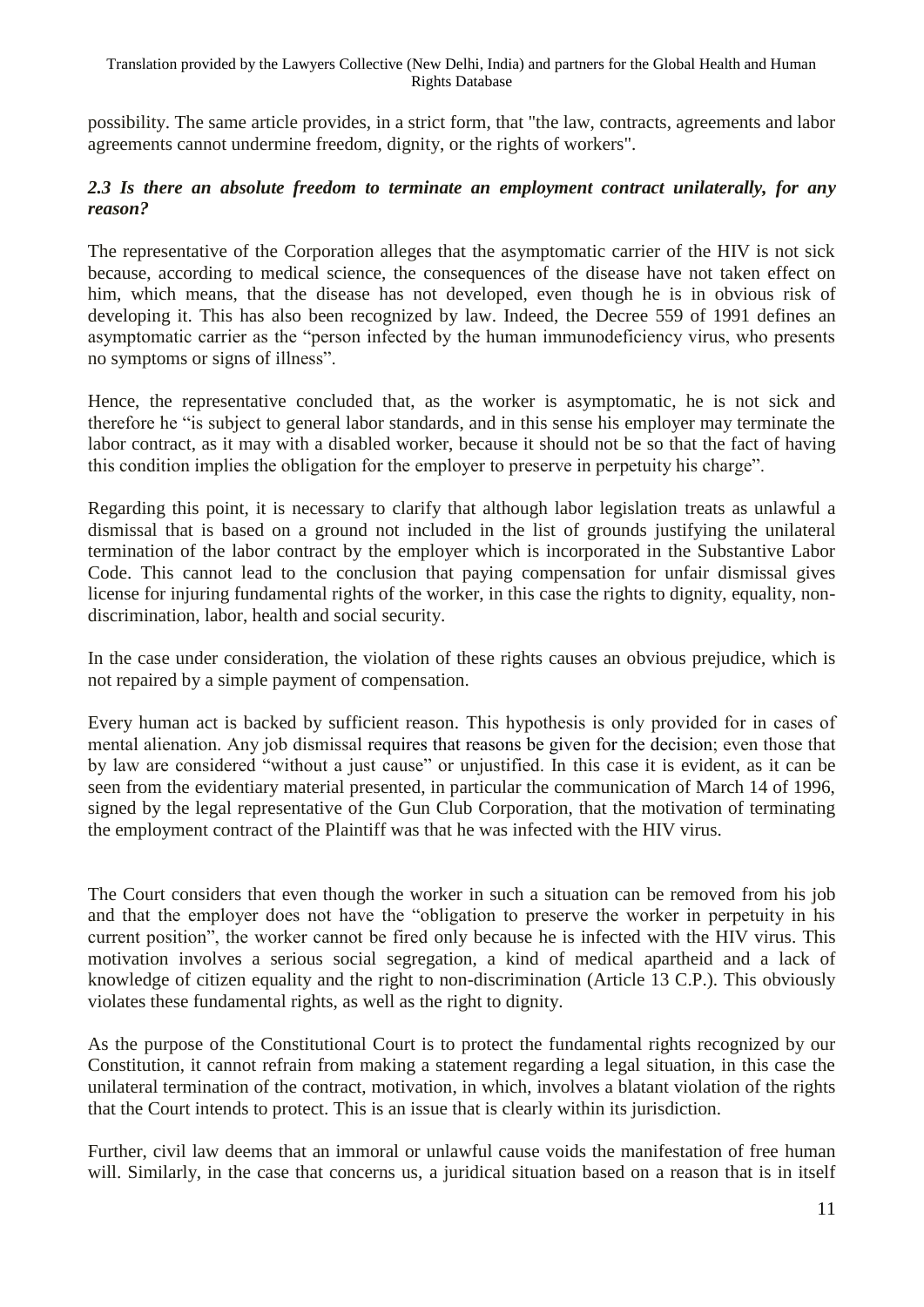harmful to fundamental rights, may not have legal effects. This is so because those effects are the manifestations of the violation of the aforementioned rights.

Therefore, the Court estimates that the dismissal motivated by the consideration that the worker is an asymptomatic carrier of the HIV virus, cannot be endorsed by the State as it undermines the rights to dignity, to equality, to work, to health and to social security. Thus, an absolute freedom to unilaterally conclude a labor relation for any motive does not exist. If this motive turns out to be harmful to fundamental rights, it constitutes an unlawful act and not a juridical situation that may be recognized as legal.

In the recent reasoning contained in judgment C-079 of 1996 (M.R. Dr. Hernando Herrera Vergara), the Court declared the constitutionality of Article 7.15 of the Decree 2351 of 1965, in relation to the just cause that assists the employer to terminate the employment contract when there is a "contagious or chronic illness of the worker, which has no causal connection with the profession of the worker , as well as any other illness or injury that incapacitates him to work, and where healing has not been possible in a hundred eighty days", the Corporation considers necessary to clarify that the situation *de facto* that appears in the case *sub-examine*, is not exactly the one that regulates the norm that was declared constitutional.

Clearly, the *de facto* situation that regulates Article 7.5 of the Decree 2351 of 1965, is the one in which the worker is "sick", whereas in the present case the Plaintiff is not. As it has been said, a healthy carrier of the HIV virus is a "person infected with the virus of human immunodeficiency, who presents neither symptoms nor signs of illness" (Decree 559 of 1991). In this case the fact that the worker is a healthy carrier of the virus does not give the employer the right to unilaterally terminate the contract alleging the just cause of the Number 15 of the Decree 2351/65.

The justification for the existence of the aforementioned just cause for dismissal, is based on the fact that the employment contract is a bilateral one, and that the law admits that an illness that is not curable in one hundred and eighty days, prevents the worker to fulfill his obligations, in which case it is just to authorize the employer to terminate the contract in order to avoid an unjustified damage to the latter; this without prejudice of the services and legal and conventional compensations derived from the illness.

Likewise, the concept of an 'asymptomatic carrier' does not fit within the principles regulated by Decree 2351 which relate to "chronic or contagious illness". Firstly, because the situation of being a healthy carrier of the HIV virus is not qualified as an "illness"; and secondly, to validly terminate a contract of employment, an illness must satisfy the definition of "contagious" which must be understood as an illness that causes a considerable danger of transmission in the ordinary circumstances of the labor relation. The current evidence in medical science mentions that this does not happen with the HIV virus, which is only contagious via direct sexual relations, or via blood inoculation, situations that are foreign to labor regular relations.

In order to terminate a contract of employment on the grounds of 'illness' the disease must be 'contagious', that is that the disease carries a considerable danger of transmission in the carrying out of employment duties.

On the basis of the above arguments, it is necessary to conclude that in the present case, the consideration that there may be room for a fair dismissal under the protection on the grounds of Article 7.1 of the Decree 2351/65 declared as constitutional by this Court it is not applicable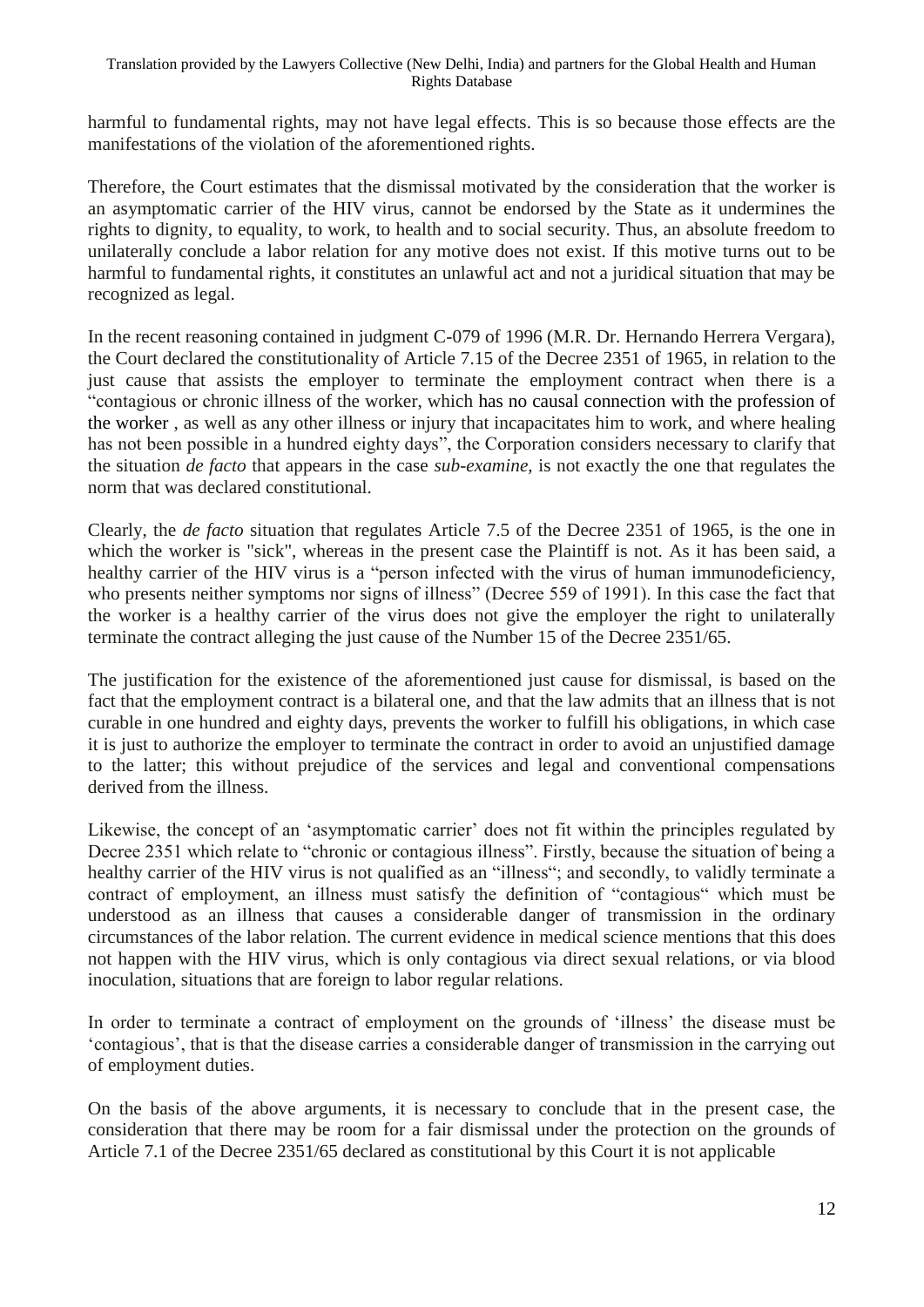It is different in the case of the worker suffering from AIDS, who indeed fulfills the assumptions mentioned in the commented norm, and who can therefore be dismissed by taking this cause as the ground for termination.

#### *2.4. Admissibility of the present action as it is lodged against a particular entity*

It is up to the Court to consider whether the present writ of *tutela*, filed against a private law entity, the Gun Club Corporation, is admissible. The issue of the admissibility of the writ against the Institute of Social Insurance and Dr. Alvaro Erazo Murra, will be addressed later.

The writ of *tutela* is established to claim for the immediate protection of the fundamental rights that have been violated or threatened by the action or omission of a public authority. Article 86 of the Constitution provides that it may also be filed against individuals for acts or omissions when they are "entrusted with providing a public service, or whose conduct may affect seriously and directly the collective interest or in respect of whom the Plaintiff may find himself/herself in a state of subordination or vulnerability."

Further, Article 42.4 of Decree 2591 of 1991 specifies that the writ of *tutela* will proceed against the acts or omissions of individuals "when the request is filed against a private organization, against whom it had effective control or it was the real beneficiary of the situation which led to the action, or if the Plaintiff has a relationship of subordination or defenselessness with such an organization".

The Corporation Gun Club has relied on three provisions in Article 86 of the Constitution regarding admissibility of the writ of *tutela*:

*"Relations between individuals run, as a general rule, at a level of equality and coordination. Private activity that affects the collective interest, serious and directly acquires a pathological connotation, which strips all of its legitimacy, especially in a Social State of law based on the principle of solidarity and prevalence of the general interest. On the other hand, the equidistance between individuals is suspended or broken when some of them are entrusted with providing a public service, or when, for other reasons, they have social power, they can virtually place others in a state of subordination or defenselessness. In these events, it is logical that the law establishes that the writ of tutela is admissible against individuals that, taking advantage of their relative superiority or forgetting the social purpose of their functions, they violate the fundamental rights of the other members of the community (art. 86 C.P.). The idea behind tutela, which is simply to control the abuse of power, is predicated on individuals that use it in an arbitrary manner"<sup>1</sup> . (Italics out of the original text).*

The *sub judice* writ filed against the Gun Club Corporation is admissible due to the Plaintiff's relationship of subordination *per se* with the private organization against whom it is filed. Whilst the Plaintiff was no longer employed by the Defendant at the time of application, the Court holds that the writ is admissible as the alleged discrimination occurred during the process of his termination.

#### *2.5 Scope of the social solidarity duty in the specific case*

<sup>1</sup> 1 Constitutional Court, Chamber Third of Review, Judgement T-251/93, 30th of 1993. M. R.: Dr. Eduardo Cifuentes Muñoz.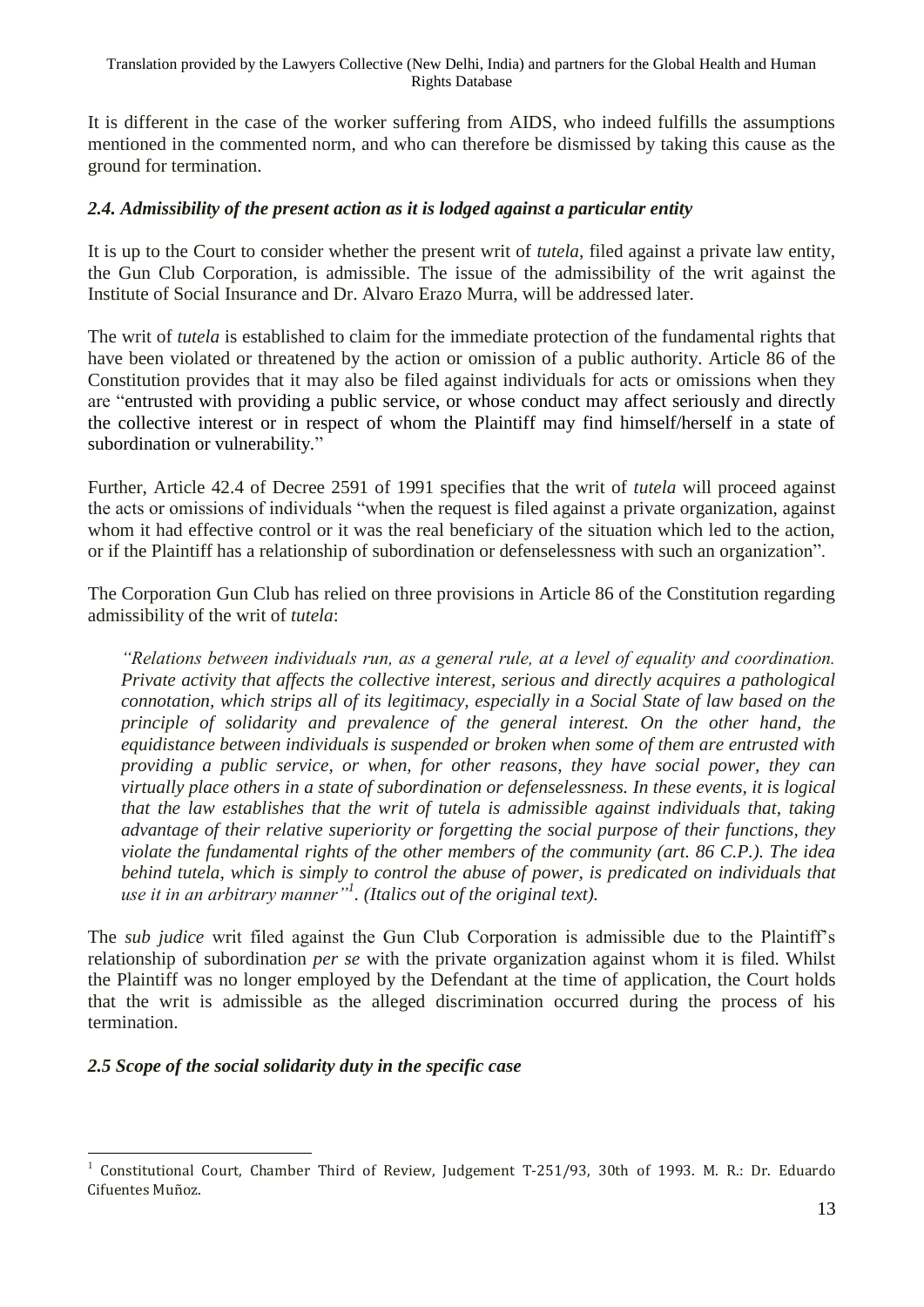Aware of their 'duty under the principle of social solidarity, the Gun Club Corporation understood it should compensate the damages caused to the Plaintiff after dismissing him without any consideration of his fundamental rights to dignity, equality, work, health and social security.

As the only category of discrimination was health, the Gun Club Corporation agreed on a compensation that would allow the worker to continue to be affiliated with the ISS. The Gun Club Corporation interpreted that its social solidarity duty was fulfilled this way, a conclusion which was taken from Article 10 of Decree 559 of 1991. The representative of the Corporation affirmed that: "it is precise to say that the law, in this case Decree 559 of 1991, has already established the essential content of the social solidarity duty of employers towards their workers that are carriers of HIV: to adopt the necessary measures to reasonably ensure the maintenance of the health of the workers". (Emphasis not added). And moving forward in its interpretation, he concluded that this duty was not unlimited either in terms of time or in terms of resources, and the term and amount agreed with the worker was estimated as a just limitation of the social solidarity duty.

This Court does not share this limited view of the above-mentioned duty as neither the Constitution nor the law have set limits to it, instead it must be decided on the nature of each case. In the case that concerns us, social solidarity must go much further, respecting in first place the dignity of the worker, that is, the right to non-discriminatory treatment due to every person by the mere fact of being human; and in the second place equality at work, understood here as the recognition of equal labor rights in regard to other persons that are employed under similar circumstances. All of these rights, and the correlative social solidarity duty, could only have been respected by keeping the employee in his current position, or  $-$  if it was considered as an inconvenience for him to remain in the position in which he was employed – by moving him to another equal or better position within the organization.

Accordingly, when the Gun Club Corporation found out the medical situation of its employee it should have deployed its social solidarity duty by keeping him in his position, and if it had any fear for the hypothetical possibility of contagion, given the labors that the employee performed, they should have provided him with alternative employment within the organization. Especially taking into account that it is an employer who had that possibility, because it had a relatively wide employment structure in which it could have been able to find another place suitable for the level of training of the worker.

This was the alternative that respected the dignity, the good name and the right to equal treatment of its employee, as well as his legitimate right to work and therefore to ensure the right to health and social security.

The principle of sufficient reason set out in Article 95 of the Constitution places the construction of human solidarity over the competition to survive. That is, that instead of rejecting those who are in an ostensible situation of weakness, it is a positive duty of every citizen, imposed categorically by the Constitution, to provide help to those who suffer from a need, with humanitarian measures.

Humanitarian actions have existed since ancient times, inspired by religions and philanthropic societies towards compassion, which today provides the framework for international humanitarian law. In the case *sub-judice*, the solidarity or humanitarian element, the respect of the implied fundamental rights was, it is insisted, to maintain the worker in his current employment or to move him to a similar one that implied less hypothetical risk.

The evident lack of compliance with the social solidarity duty by the Gun Club Corporation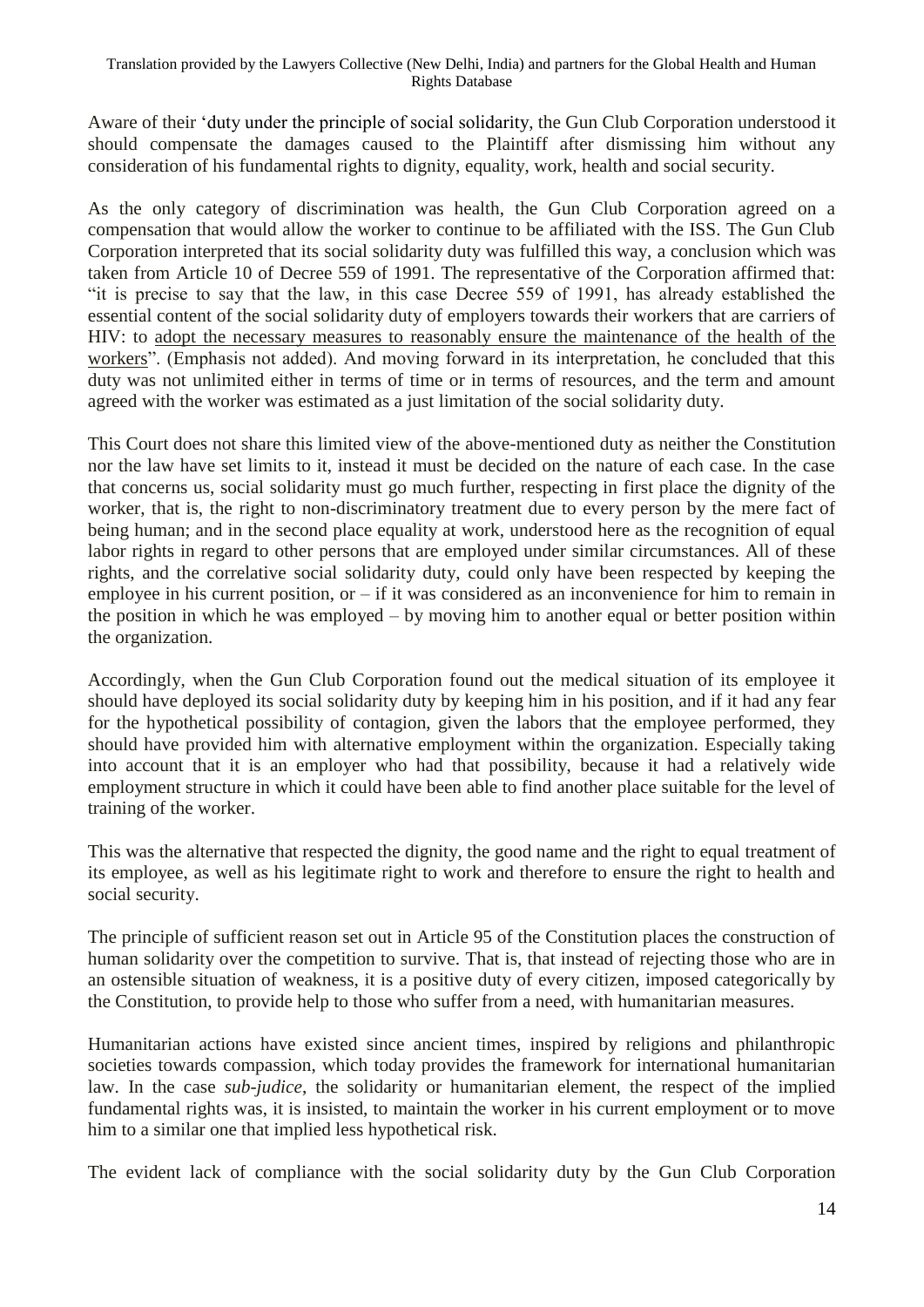violated, as it has already been said, the fundamental rights to equality, to dignity, to nondiscrimination, to work, to health and to social security of its employee.

The dismissal and the subsequent conciliation on inalienable rights put the Plaintiff in a helpless situation regarding his right to health and social security. Article 48 of the Constitution establishes social security as a constitutional right, which, despite its social and economic nature, cannot be waived. With respect to the same, the Court has said:

*For the active or retired worker, social security is an inalienable constitutional right. For its effectiveness the State and the individuals must concur". (Constitutional Court, ruling T-287/95, M.P. Dr. Eduardo Cifuentes Muñoz).*

The constitutional protection of the right to social security is granted by virtue of its direct relationship with another fundamental right<sup>2</sup>, in this case health, a guarantee that would not be possible without the protection of the first one.

In this case the unfair dismissal, the violation of the dignity and the equality of the worker, violated his rights to labor stability, to health and to social security.

### *2.6 Effective protection of the violated rights*

The Court does not recognize the re-instatement of the Plaintiff to his former employment as adequate restitution of his unrecognized rights because such a request has not been formulated by the Plaintiff, and secondly, the reinstatement of the worker in his previous job will not compensate the damage done to his dignity. On the contrary, the knowledge of his medical situation by his employers and colleagues may turn into a situation that could be rather risky for his own rights.

Therefore, the Court considers that the effective way to protect the rights of the Plaintiff is to enable him to regain access to social security as a means of preserving his health. This is why his immediate affiliation to the I.S.S is ordered on the account of the respondent until another employer assumes it.

On the other hand, the impossibility to protect the right to work through the reinstatement determines the need to order in abstract the compensation of the resulting damages caused, in accordance with Article 25 of Decree 2591 of 1991, whose provisions as it will be seen below, are fulfilled in the present process.

### *2.7. Confirmation of the legal requirements to order compensation for damages via tutela. Exceptional character of the case.*

As it has been highlighted by jurisprudence, the primary purpose of the *tutela* writ is to achieve, in a preferential and expedited way, the certain and effective protection of fundamental rights when they are subject to violation or threat.

In granting the writ of *tutela*, the judge must respect the purpose of the Constitution and ensure the essence of it is confirmed in the admissibility of the writ of *tutela* and in orders granted to protect the violated rights.

<sup>1</sup> <sup>2</sup> *Cfr*. Constitutional Court, Judgment C-408/94.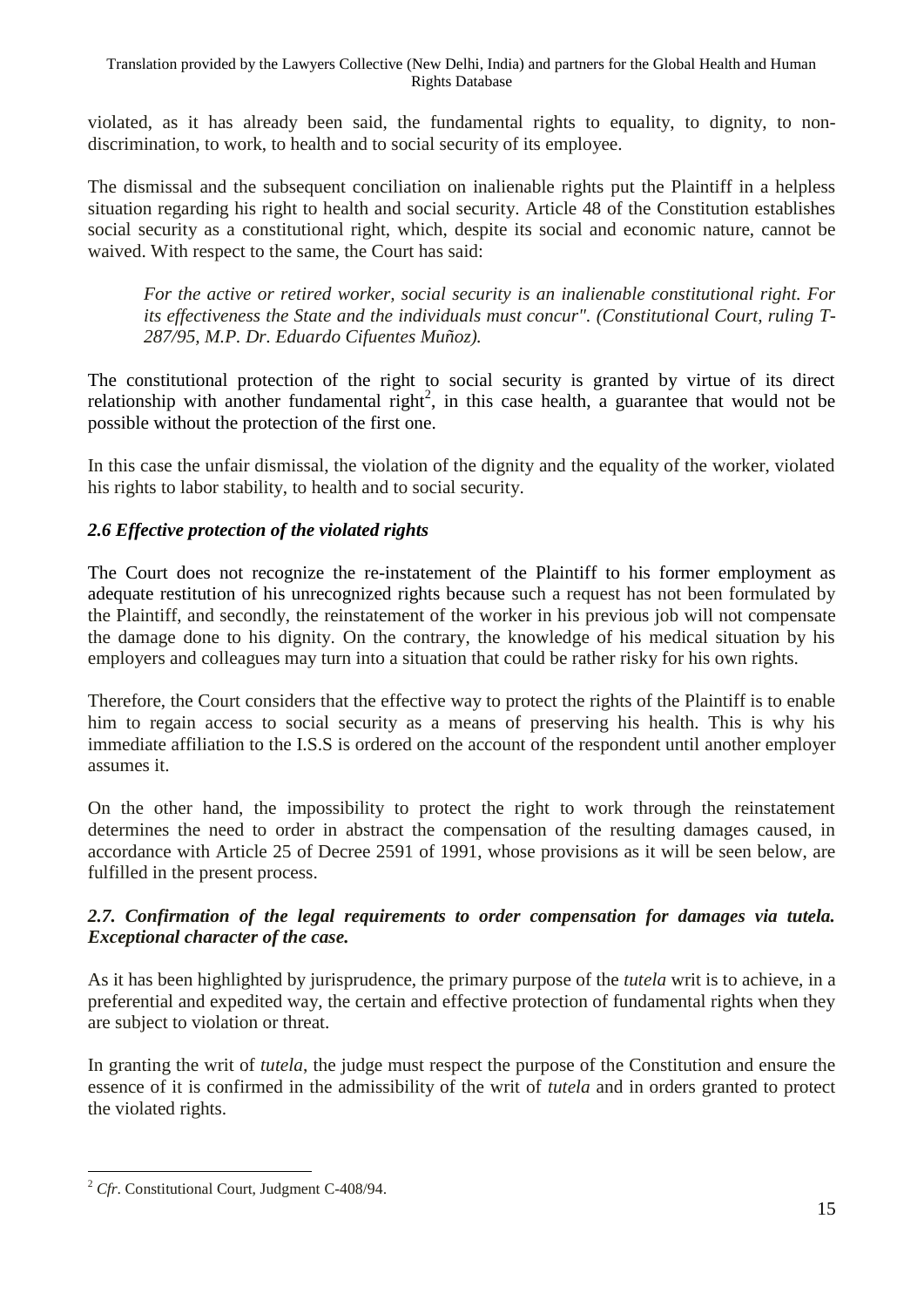Therefore any additional determination such as an order for compensation of damages in favor of the victim becomes auxiliary to the purpose of the writ and, as understood by the Court, entirely exceptional.

Article 25 of Decree 2591 of 1991 establishes the possibility of compensation for damages resulting from a breach of the rights protected by *tutela*. This was declared enforceable by the Court through judgment C-543 on October 1, 1992 (M.R. Dr. José Gregorio Hernández Galindo) on the basis that the Article establishes the ordering of damages as a natural consequence of an unjustified damage, 'which cannot be in a form other than compensation by the one who caused it'.

In the opinion of the Court, the task is to repair by judicial order, the resulting damage caused if it is necessary to ensure the current and effective protection of the compromised right. This implies that the ordering of damages in the writ of *tutela* is extremely exceptional, which must be appreciated by the judge in their consideration of the strict requirements of the law.

As expressed by the aforementioned judgment, the proper rules of due process must be observed.

The Court reaffirmed judgment T-095 of 4 March 1994 (Chamber Fifth of Review), which found that, 'It is only possible to order compensation if the *tutela* is granted', *i.e.,* that such auxiliary determination can occur only if the principal claim is successful, if the judge has found admissible the action, and if he/she has concluded that the factual and juridical reasons evaluated by him/her lead him/her to deliver an order of immediate compliance that will guarantee the applicability of the constitutional principles in the specific case.

It is also necessary to consider the judgment by this Court in  $T-403$  of  $14<sup>th</sup>$  of September, 1994 (M.R.: Dr. José Gregorio Hernández Galindo), regarding the explicit requirements that must be fulfilled so that the exceptional figure of compensation in cases of Article 86 of the Constitution may be considered as valid:

*"But not always is that a writ of* tutela *is successful, it must be followed in the same judgment by an order of the judge establishing compensation in abstract of the caused damages*".

*"As several ordinary means to reach this assignment exist, the mentioned legal norm is of strict interpretation."*

*"In other terms, the compensation by route of* tutela *is exceptional:"*

*"For it to proceed it is indispensable that the affected person has no other judicial remedy. This requirement does not refer to the defense of the fundamental right invoked but to the possibility to obtain compensation for the damage, as already emphasized it the recently mentioned judgment of the Court".*

*"Consequently, if, considering the circumstances of the case, the Plaintiff has the possibility of trying the ordinary action directed to obtain compensation for the damages that have been caused, the action of* tutela *is not the suitable judicial way for it, despite its success".*

*"The violation of the right must be manifest and the consequence of a clear and undeniable arbitrary action." It is not enough therefore, that the objective fact of a fundamental right is*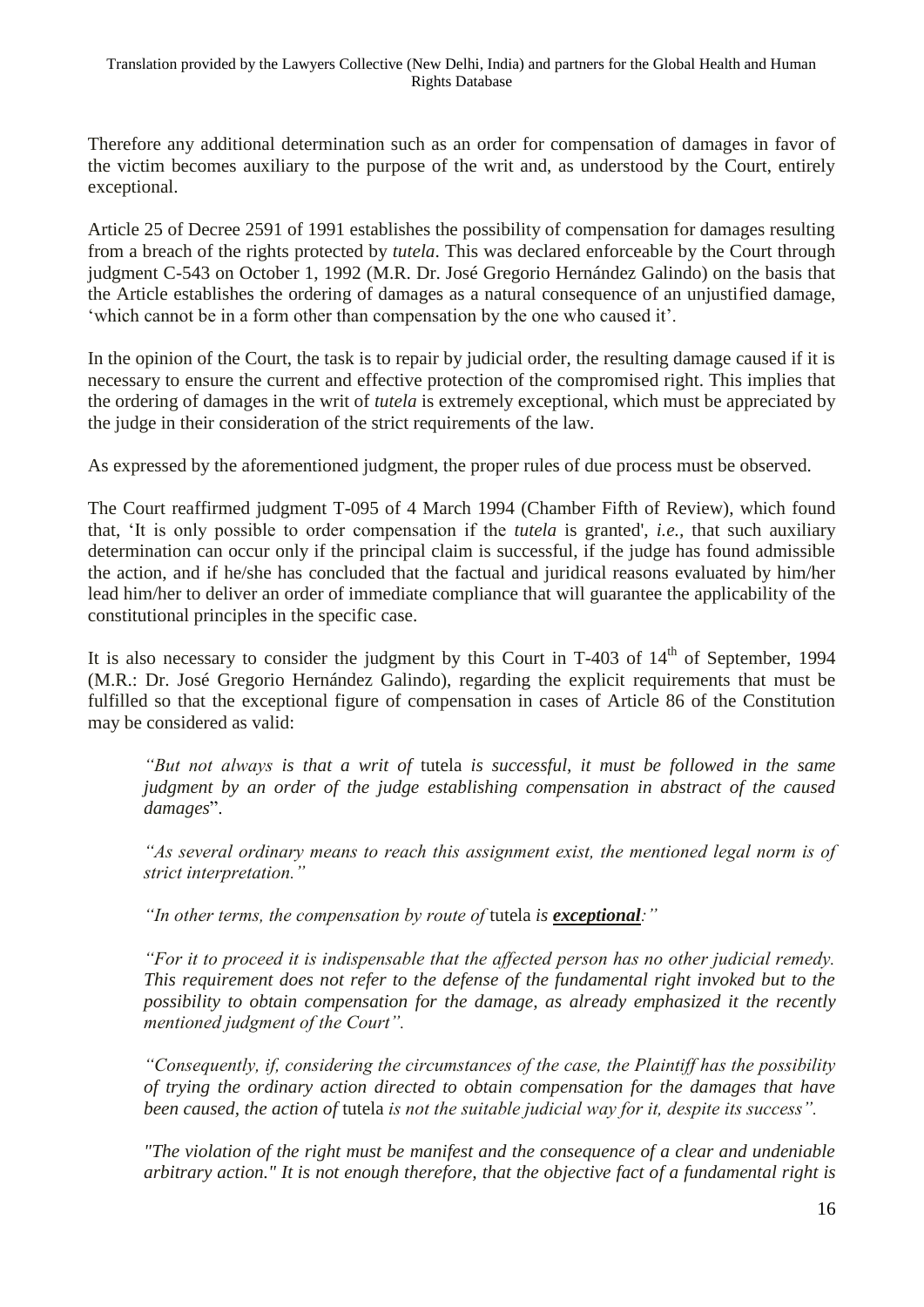*affected or endangered, but it is required that the disregard of the law is evident and that the subject has actively breaching the constitutional mandates, through his discretion, with an obvious abuse of his power".*

*"Compensation must be necessary in the specific case to ensure the effective enjoyment of the right. This is what justifies, in an exceptional manner, that the compensation be sought and ordered within the* tutela *procedure, given that, repeatedly, the main objective of the institution is to ensure that the standards of the Constitution regarding fundamental rights will be respected. To make use of the writ with the only intention of obtaining the compensation for damages would be equivalent to disfiguring it".*

*"As the Court already established in its ruling C-543 of 1st of October, 1992, the judgment in abstract is not appropriate except on the assumption that, in that area, the rules of due process have been fully met, since such constitutional guarantee is applicable to all judicial and administrative proceedings. The process of* tutela*, although summary and preferential, should be submitted with full compliance to the general provisions enshrined in Article 29 of the Constitution, which has not been or could not have been excluded insofar as it is a fundamental right. If in a specific process such requirements are violated, the superior judge and if it is the case, this Court have the authority to revoke the corresponding judicial decision".*

*"Therefore, the judgments of* tutela *which contain orders of damages in abstract are not admissible if the person against whom the writ is brought has not enjoyed the right to defense, the opportunity to challenge the evidence presented against him and the possibility of enforcing the ones in his favor".*

In this regard, it is worth recalling what was exposed by this Court in sentence  $T-375$  of  $7<sup>th</sup>$ September, 1993:

*"Due process, which is based on the presumption of innocence, which has to be nullified by the State to make possible a condemnation, is fully applicable and enforceable in constitutional terms when it comes to processing and deciding on writs of tutela, especially if one of the consequences of granting this action is to impose on the entity (...) or to an officer or employee an economic sanction. This can only come from satisfying the minimum requirements as set out in the law that damage has been caused as a result of the causal relationship existing between the injury and the act or omission in particular. It is essential to establish after following due process, that the person or entity which against the judgment is issued, is responsible".*

*"The compensation that is ordered in abstract must be addressed to compensate the emergent damage caused, understood as 'prejudice or loss' as set out in Article 1614 of the Civil Code. The Plaintiff argues that "it has not been able to lease the property", however under the definition in Article 25 of Decree 2591 of 1991 this does not apply since this legal norm should not be understood as lost profit, profit or benefit that is no longer reported, such as the present case.*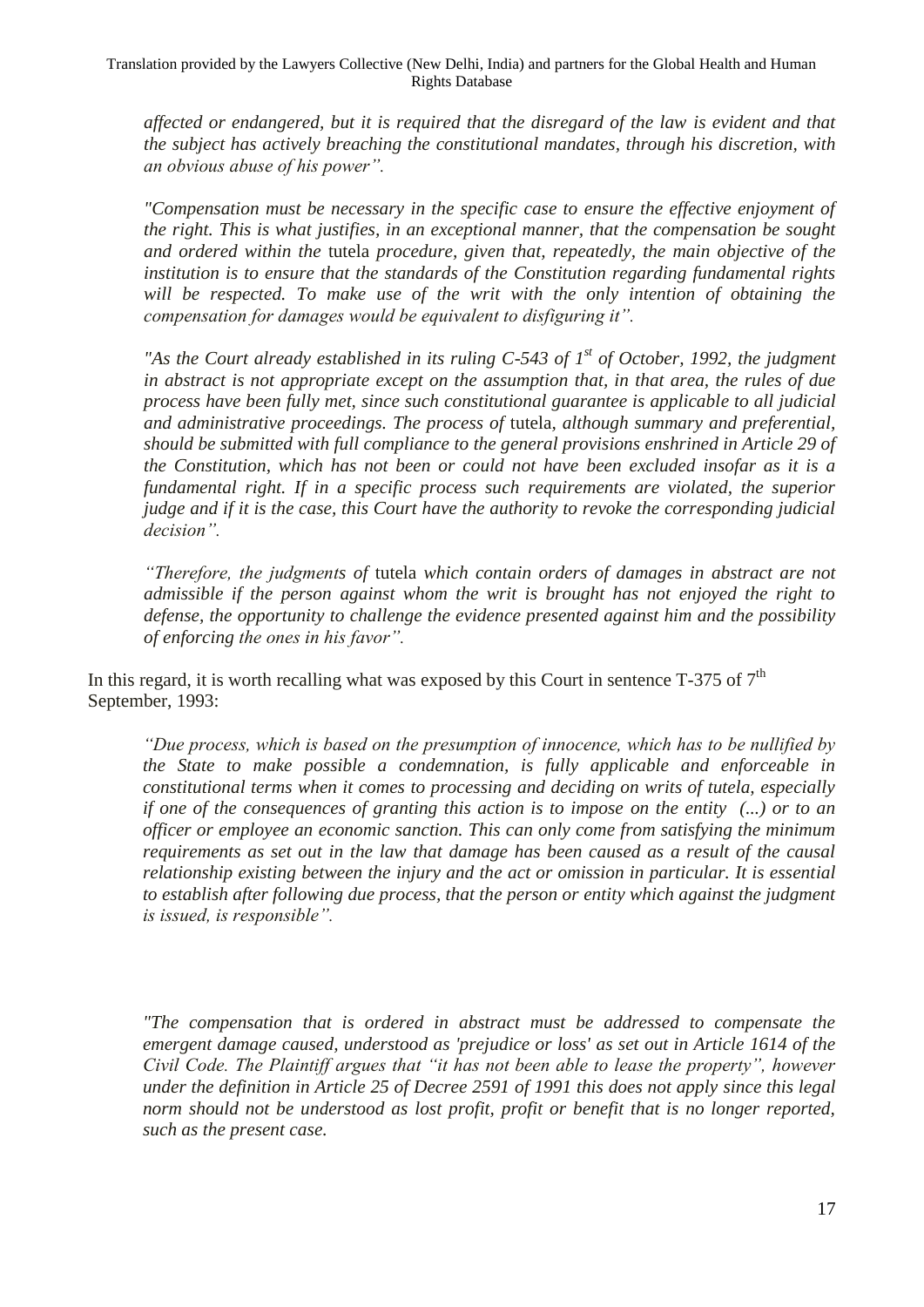*"To the above mentioned, one must add that if the judge of tutela, based on the viability of the condemnation 'in genere' according to the legal prerequisites discussed, decrees it, he/she must establish exactly what the damage consisted of; what is the reason to consider that compensation is indispensable for the effective enjoyment of the fundamental right; what is the fact or act that gave place to the damage; what is the causal relationship between the action of the agent and the damage caused; and which are the bases that the Administrative Contentious jurisdiction or the competent judge will have to bear in mind, depending on whether the condemnations are against the administration or against individuals, in determining the exact value of the compensation".*

The case that is now under consideration, perfectly fits within the parameters and requirements already explained, and therefore, given the special characteristics of this case, the ordering of the payment of compensation is necessary. This compensation will be enacted in this judgment in the terms that will be explained further.

Indeed, in the case under consideration, the victim lacks any other judicial remedy because he is neither the holder of the writ for reinstatement, nor of the one that will declare void the dismissal, because those writs are enshrined in the Labor Act only for precise cases that do not include the present case.

The violation of his fundamental rights, in particular those of labor, honor and reputation, is manifest and is the consequence of a clear and indisputable arbitrary action. Furthermore, the obvious threat to his right to life due to the difficult circumstances since the dismissal and the public disclosure of the existence of a disease that, for today's society is seen as a stigma, from which he does not continue to suffer, claims an urgent moral and material redress that allows him to continue to live with dignity.

## *2.8 The action as directed against the IIS and Dr. Álvaro Erazo Murra*

In accordance with the second subsection of Article 25 of Decree 2591 of 1991, in cases in which the ruling approving the *tutela* orders in abstract compensation for emerging damages, the condemnation "will be against the entity on which the defendant depends and jointly against another party, if it is considered that the other party has also mediated for his part, fraud or serious negligence, all this without prejudice to other administrative, civil or criminal responsibility".

The Court determines that it is mentioned in the records that Dr. Álvaro Erazo Murra was linked to the I.S.S and simultaneously to the Gun Club Foundation, and that this connection allowed in an imprudent manner the medical information of the Plaintiff to be known by the Gun Club Corporation, thus violating the privacy of his medical history. The imprudent action of Dr. Murra, by virtue of what it is established in the second subsection of Article 25 of Decree 2591 of 1991 referenced above, binds the ISS. Accordingly, the operative part of the present judgment will order the I.S.S to restore the employment of the Plaintiff and at the appropriate moment, to recognize him the corresponding invalidity pension.

Additionally, the Court confirms the Plaintiff's request for an investigation of Dr. Alvaro Erazo Murra's conduct in the present case, request that has already been filed before the Court of Medical Ethics. For that purpose the Court will send the Court of Medical Ethics a copy of this judgement.

## *2.9 Terms of application of Article 25 of Decree 2591 of 1991 in the present case*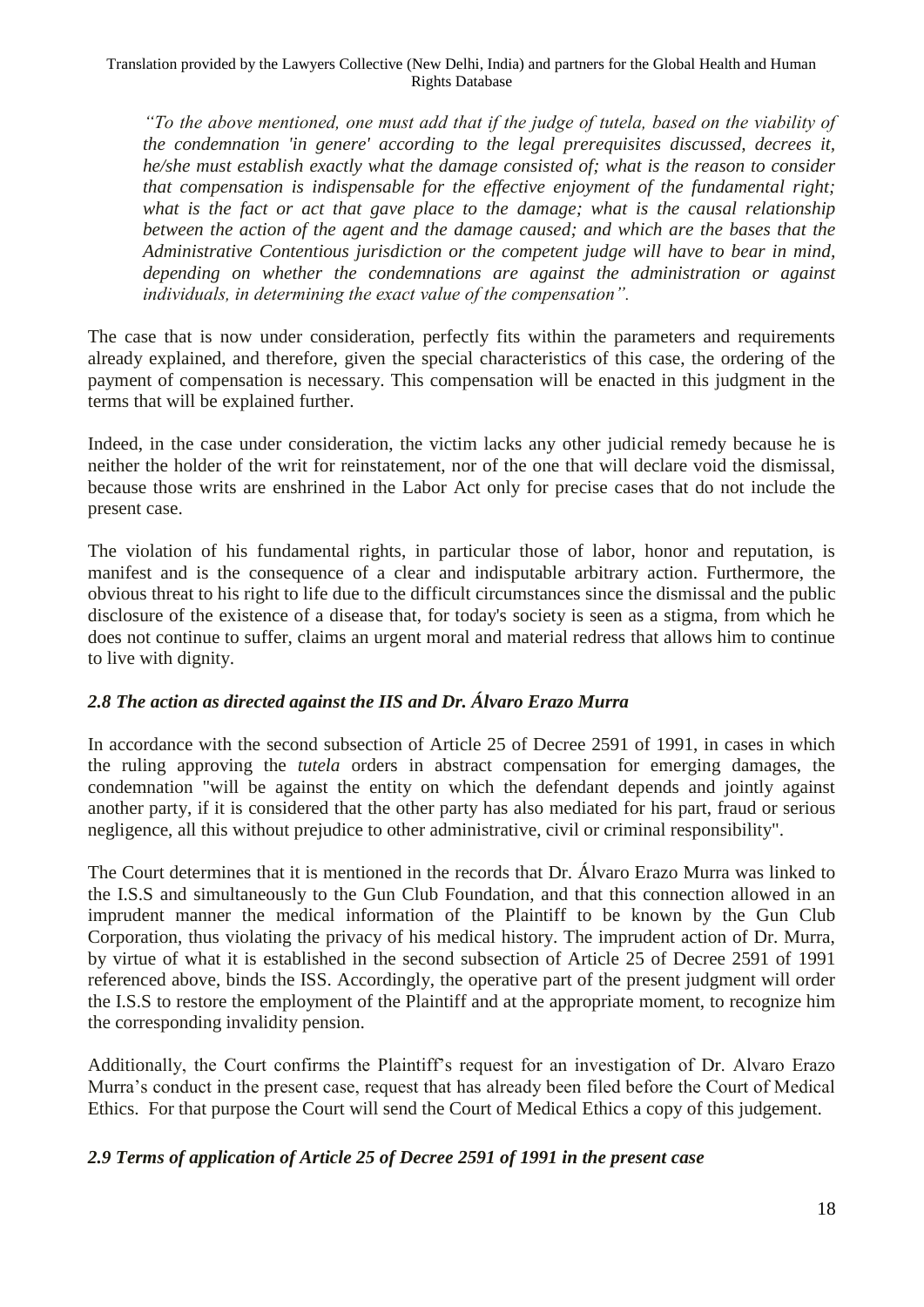Based on the already explained grounds, the Gun Club Corporation and the I.S.S will be condemned in abstract to compensation for the emerging damaged caused to the Plaintiff XX due to the violation of his fundamental rights, in the form that is set forth below.

The Court considers that in the field of fundamental rights, the resulting damage may only be ordered by the judge when the full exercise of the violated rights is not possible, under the conditions described in Article 25 of Decree 2591 of 1991. Insofar as it refers to the fundamental rights to work and to social security, as in the case under consideration, the fact that the Plaintiff was placed, due to the circumstances outlined in this judgment, in a situation of evident difficulty to obtain stable employment, makes it impossible for him to fully exercise the right to work.

To determine the value of the emerging damages, the Court shall act in the following way:

1. The compensation that will be exclusively paid by the Gun Club Corporation will correspond to the material damages, which are duly verified and have a direct causal link with the violations of fundamental rights subject to protection.

2. From the total amount of the compensation shall be deducted the amount of money that the exworker XX received as consequence of the conciliation before the Tenth Court Labour of the Circuit of Santafe de Bogota signed on 3rd August, 1994.

The liquidation of the penalty *in genere* will be done by the competent judge of the ordinary courts, a process that should be done with strict observance of the procedural terms, pursuant to the following grounds:

3. Based on the prudential perspective of the judge, the value of the subjective moral prejudice caused to the Plaintiff shall be fixed, in accordance with the parameters laid down in Article 106 of the Criminal Code.

On the other hand, given that the right to social security is inalienable (Article 48 of the Political Constitution) and that its violation is attributable to the I.S.S. for the reasons previously stated, in order to protect the Plaintiff's enjoyment of that right, it is ordered that from the date in which he acquired the character of a symptomatic AIDS patient, that I.S.S will proceed to recognize the corresponding invalidity pension in accordance with its regulations and provisions set forth on the matter in Act 100 of 1993 and other concordant and complementary regulations. Given the compensatory nature of this pension, under the terms of Article 25 of Decree 2591 of 1991, there will be no place to the substitution of the pension in case of death of the beneficiary.

In addition, in the event that the Plaintiff is currently not affiliated to the I.S.S., the Gun Club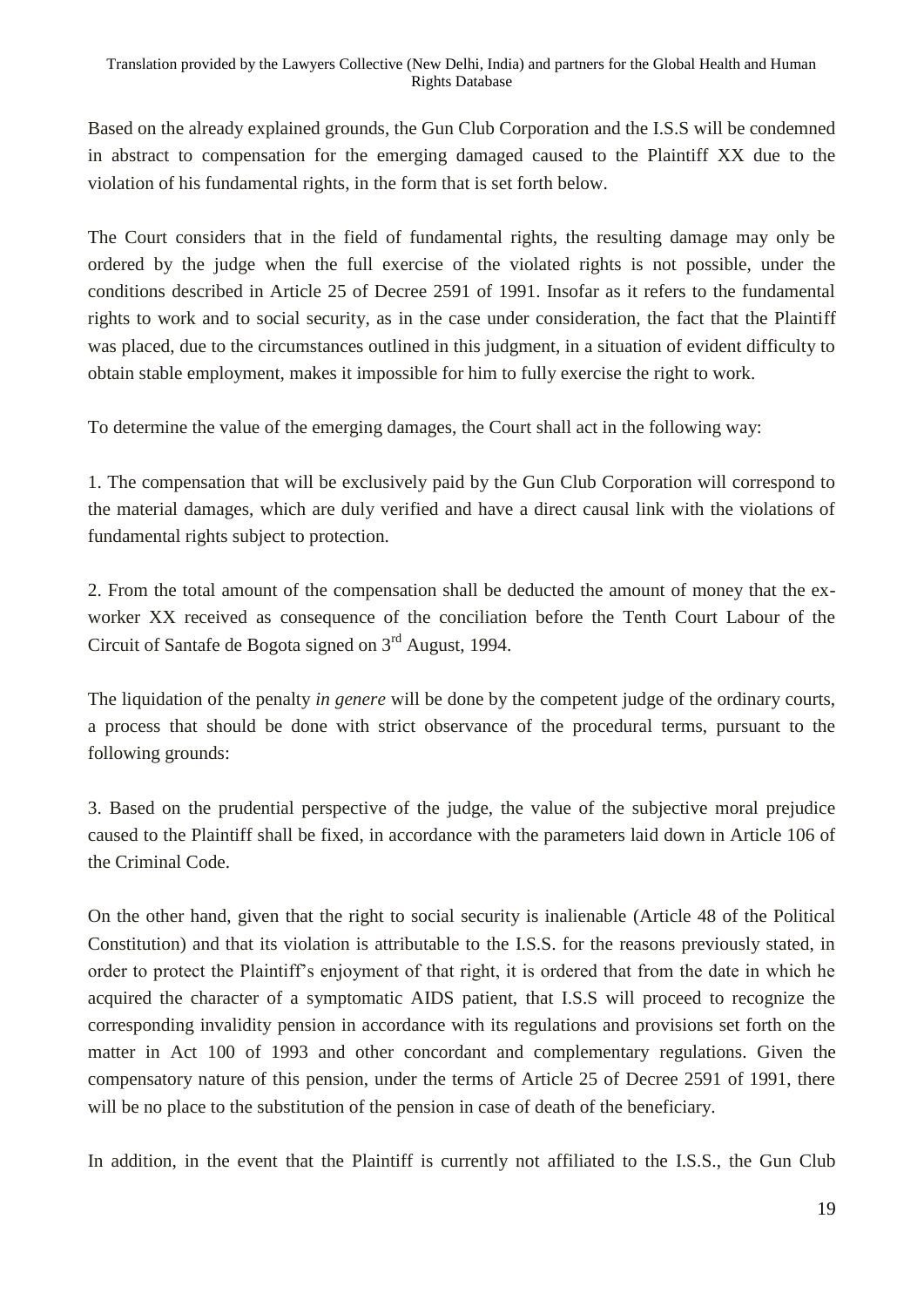Corporation and the Institute will restore his affiliation, under the same conditions he had on the date that the dismissal occurred. Consequently, the Corporation and the Plaintiff will pay the value of the contributions to the I.S.S in the proportions laid down in the Law 100 of 1993 and its regulatory decrees.

## *2.10 Additional claims of the Complainant*

The additional claims of the Plaintiff intend that copies be sent to the competent authorities to investigate the Tenth Labor Judge of the Circuit of this city and Wimpy and Forte Travelodge companies. This Court considers that for this claim, the Plaintiff has other remedies that allow him to formulate such requests.

On this basis, the Full Room of the Constitutional Court, administering justice on behalf of the people and as mandated by the Constitution,

## **RESOLVES:**

**FIRST: TO REVOKE** the decision of the Criminal Chamber of Cassation of the Supreme Court of Justice dated 10 October 1995 and in in the alternative, **TO GRANT** the tutela protection to the rights to equality, dignity, work, health and welfare of Mr. XX (the Plaintiff).

**SECOND: TO CONDEMN** in abstract the Gun Club Corporation to the payment of compensation for the emerging damage caused to Mr. XX (the Plaintiff). In order to proceed to the aforementioned penalty, **TO ORDER** to the Criminal Chamber of the Superior Court of the Judicial District of Santafe de Bogota that within the parameters set out in the considerations of this Judgment, to make orders of *the exact value of the compensation* in abstract, process that should be in strict observance of the procedural terms. From the above compensation shall be deducted the amount that was recognized and paid by the Gun Club Corporation in the conciliation procedure which took place before the Tenth Court of Labor of the Circuit of Santafe de Bogota, signed on 3<sup>rd</sup> of August, 1994.

**THIRD: TO ORDER** the immediate affiliation of the Plaintiff to the I.S.S., under the same conditions it had on the date that the dismissal occurred. The Corporation and the Plaintiff will pay the value of the contributions to the I.S.S in the proportions laid down in Act 100 of 1993 and its regulatory decrees.

**FOURTH: TO ORDER**, the recognition of the invalidity pension, which may not be substituted, from the date in which he acquires the character of a symptomatic AIDS patient,

**FIFTH: TO SEND** copies of this judgment to the Tribunal of Medical Ethics, to make a judgment within its competence.

**SIXTH: TO ORDER** that, with the intention of protecting the privacy of the Plaintiff, his name is omitted in any publications or reviews of this judgment.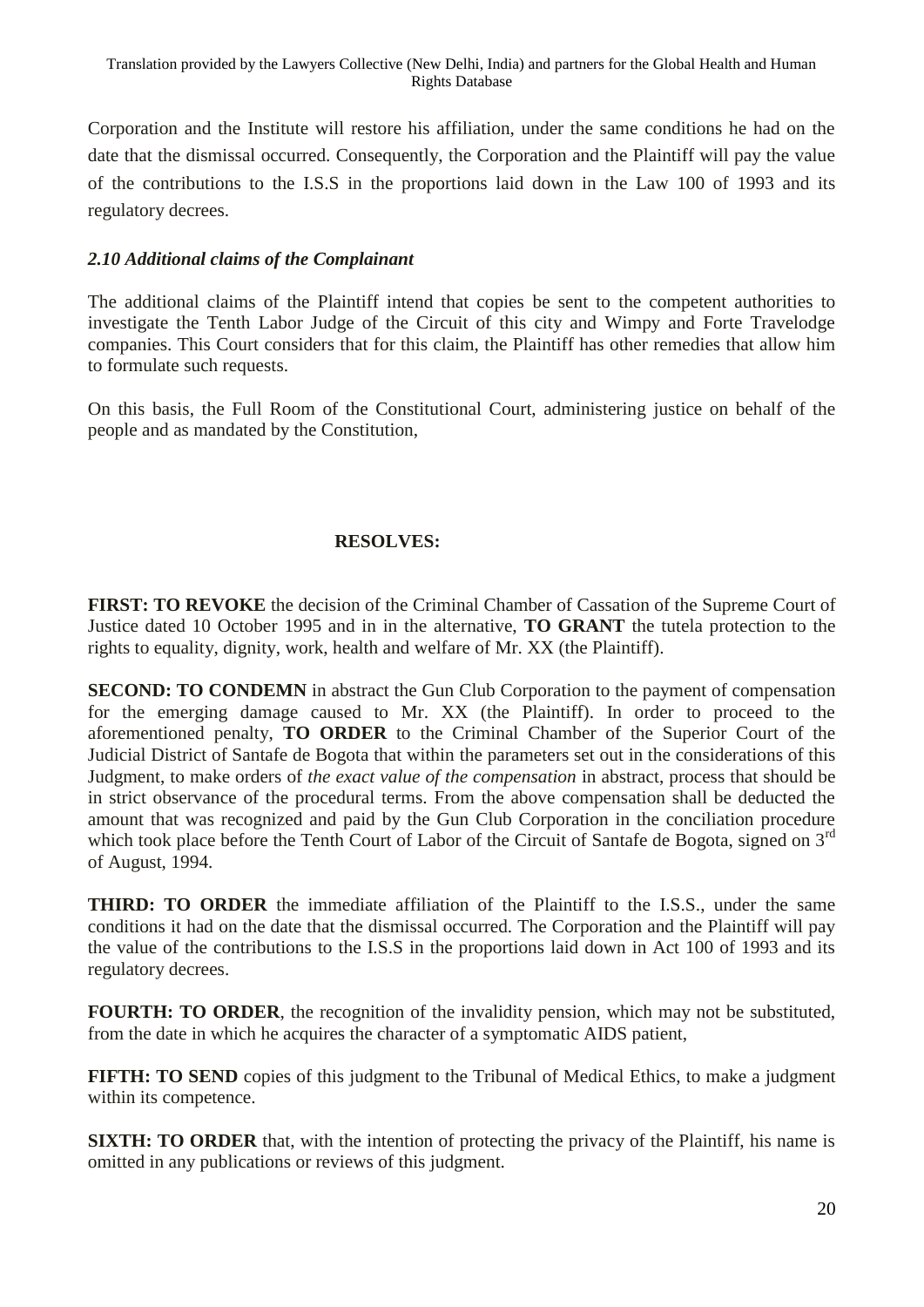**SEVENTH: TO PUBLISH** by the secretariat the publications covered by Article 36 of Decree 2591 of 1991, for the purposes referred in that article.

Copy, Notify and Publish in the Gazette of the Constitutional Court and Comply.

## **CARLOS GAVIRIA DIAZ** President

## **JORGE ARANGO MEJIA** Magistrate

## **ANTONIO BARRERA CARBONELL** Magistrate

## **EDUARDO CIFUENTES MUÑOZ** Magistrate

## **JOSE GREGORIO HERNÁNDEZ GALINDO** Magistrate

## **HERNANDO HERRERA VERGARA** Magistrate

## **ALEJANDRO MARTINEZ CABALLERO** Magistrate